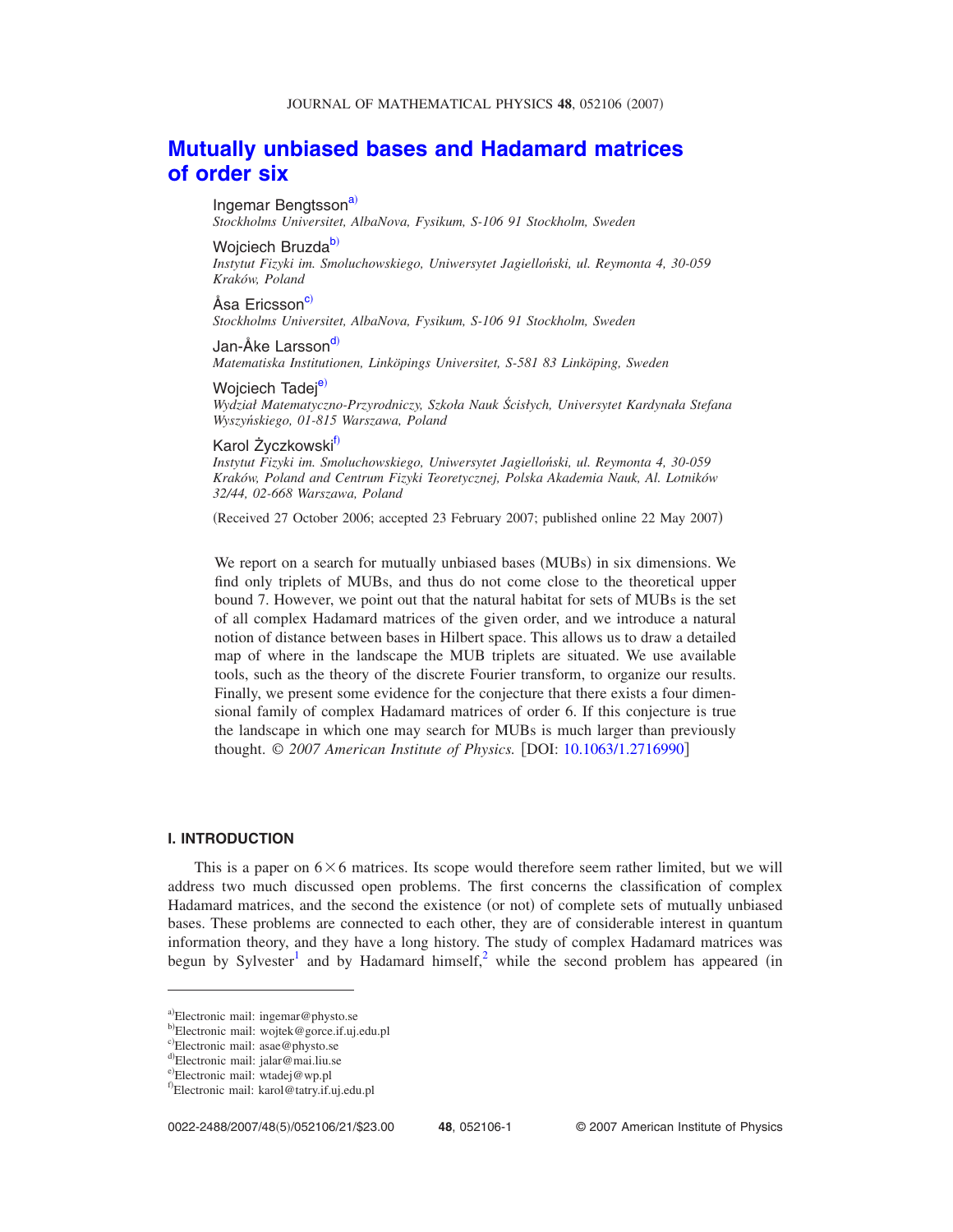various guises) in quantum theory,  $3,4$  $3,4$  operator algebra theory, Lie algebra theory, and elsewhere.<sup>7,[8](#page-19-7)</sup> It would seem as if all questions concerning single digit dimensions should have been settled by now, but this is not the case.

A complex Hadamard matrix is, by definition, a unitary matrix all of whose matrix elements have equal modulus. Much of the mathematical literature concerns the special case of real Hadamard matrices, but from now on we will take "Hadamard matrix" to refer to a complex Hadamard matrix. An obvious question concerns the classification of all *NN* Hadamard matrices. It has been settled for  $N \leq 5$ , <sup>[9](#page-19-8)</sup> but for all larger values of *N* it is open.<sup>10,[11](#page-20-1)</sup>

The columns of a unitary matrix define an orthonormal basis in Hilbert space. The basis defined by a Hadamard matrix has the property that the modulus of the scalar product between any one of its vectors and any vector in the standard basis (whose vectors has only one nonzero entry) is always equal to  $1/\sqrt{N}$ . Again by definition, we say that these two bases are mutually unbiased, or MUB for short. One can now ask how many bases, with all pairs being MUB with respect to each other, one can find in a Hilbert space of a given dimension *N*. It is known that there can be at most  $N+1$  MUBs, and when N is the power of a prime number the answer is  $N+1<sup>4</sup>$  For other values of N the question is open. For  $N=6$ , all that is known is that the number of MUBs is at least 3 and at most  $7<sup>12</sup>$  $7<sup>12</sup>$  $7<sup>12</sup>$ 

The set of Hadamard matrices provides a landscape where sets of MUBs live. In fact, classifying the set of Hadamard matrices is equivalent to classifying the set of ordered MUB pairs, up to natural equivalences.<sup>13</sup> Once such a classification has been carried out we proceed to list all MUB triplets, all MUB quartets (if any), and so on. However, let us admit at the outset that we have carried through this strategy only piecemeal—and for *N*=6 we did not find any MUB quartets.

In Sec. II of this paper we describe the known Hadamard matrices of order 6, and sort out some problems concerning equivalences between them. In Sec. III we recall some facts about MUBs, and decide when sets of MUBs should be regarded as equivalent. In Sec. IV we define a useful notion of distance between orthonormal bases. The distance attains its maximum when the bases are unbiased. In Sec. V we describe a search for all MUBs whose vectors are composed of rational roots of unity of some modest orders; the most interesting of our choices is the 24th root. In Sec. VI we describe the set of all bases that are MUB with respect to both the standard and the Fourier bases,<sup>14</sup> and show how this set can be understood from properties of the discrete Fourier transform. In Sec. VII we describe MUBs of a related type, where the Hadamard matrices have a particular block structure. Finally, in Sec. VIII we give some arguments suggesting that there exists a four dimensional family of Hadamard matrices—the largest known family has two dimensions only. Readers interested in Hadamard matrices only can skip Sec. III–VII, but our main contention is that readers interested in MUBs should skip nothing. Section IX states some conclusions.

*Notation*: *z* is a complex number, and  $\overline{z}$  its complex conjugate. The rational root of unity  $e^{2\pi i/n}$ is denoted  $\omega$ . Its integer powers are called *n*th roots. A special case is  $q=e^{2\pi i/N}$ , where *N* is the dimension of the Hilbert space. A matrix element of the matrix *M* is denoted  $M_{ab}$ ,  $M^T$  is the transposed matrix, and  $M^{\dagger}$  is the adjoint. The index *a* usually runs from 0 to 5.

### **II. COMPLEX HADAMARD MATRICES**

According to our definition a *Hadamard matrix H* is a unitary matrix whose matrix elements obey

$$
|H_{ab}|^2 = \frac{1}{N}, \quad 0 \le a, b \le N-1.
$$
 (1)

An example that exists for all *N* is the Fourier matrix **F**, whose matrix elements are

$$
F_{ab} = \frac{1}{\sqrt{N}} q^{ab}, \quad q \equiv e^{2\pi i/N}.
$$
 (2)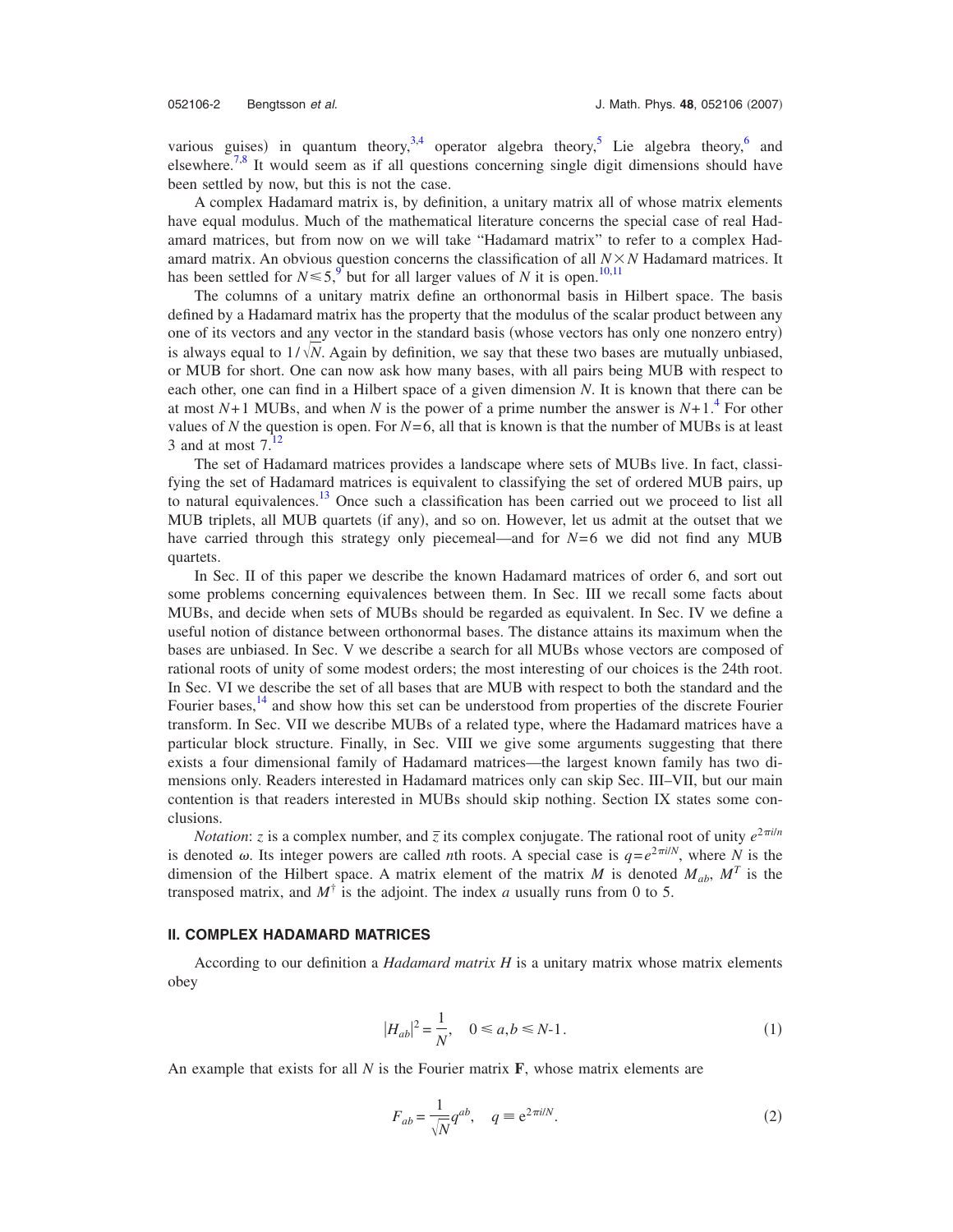Two Hadamard matrices  $H_1$  and  $H_2$  are called *equivalent*,<sup>[9](#page-19-8)</sup> written  $H_1 \approx H_2$ , if there exist diagonal unitary matrices  $D_1$  and  $D_2$  and permutation matrices  $P_1$  and  $P_2$  such that

$$
H_1 = D_1 P_1 \cdot H_2 \cdot P_2 D_2. \tag{3}
$$

<span id="page-2-0"></span>That is to say, we are allowed to rephase and permute rows as well as columns. This is an equivalence relation, and we are interested in classifying all the equivalence classes for a given matrix size *N*.

We will usually present our Hadamard matrices in dephased form, which means that all elements in the first row and the first column are real and positive. This can always be achieved using diagonal unitaries, but it does not fix the equivalence class completely. If the Hadamard matrix is written in any other form it is said to be enphased.

For  $N=2$ , 3, and 5, the Fourier matrix is unique, in the sense that it represents the only equivalence class of Hadamard matrices.<sup>9</sup> For  $N=4$  there exists a one parameter family of equivalence classes, including the Fourier matrix as well as a real Hadamard matrix.<sup>2</sup> This family exhausts the set of equivalence classes when  $N=4$ . Let us remark that continuous families appear also when  $N=7$ ,<sup>[11](#page-20-1)</sup> so that their existence does not hinge on *N* not being a prime number.

We will print concrete Hadamard matrices in boldface. When  $N=6$  the following representatives of different equivalence classes are known to us:

- A two parameter family  $\mathbf{F}(x_1, x_2)$ , including the Fourier matrix  $\mathbf{F}(0,0)$ .
- The transpose  $\mathbf{F}^T(x_1, x_2)$  of the above.
- A circulant matrix **C** found by Björck and Saffari<sup>16</sup> and its complex conjugate.
- A one parameter family  $D(x)$ , including a matrix D composed of fourth roots of unity, called Dită's matrix.<sup>10</sup>
- A one parameter family  $\mathbf{B}(\theta)$  that interpolates between **C** and  $\mathbf{D}$ .<sup>[17](#page-20-6)</sup>
- Tao's matrix **S** composed of third roots of unity.<sup>18[,19](#page-20-8)</sup>

Attribution may be difficult; the Diţă family, or representatives thereof, was discovered sev-eral times.<sup>20[,9](#page-19-8)[,12](#page-20-2)</sup> With one exception, namely, the family  $\mathbf{B}(\theta)$ , the known continuous families are of the special kind called affine families, $\frac{11}{11}$  which means that some of the matrix elements can be multiplied with free phase factors in such a way that the matrix remains Hadamard.

<span id="page-2-1"></span>We now go through the items in our list. The *Fourier family* is explicitly

$$
\mathbf{F}(x_1, x_2) = \begin{bmatrix} 1 & 1 & 1 & 1 & 1 \\ 1 & qz_1 & q^2z_2 & q^3 & q^4z_1 & q^5z_2 \\ 1 & q^2 & q^4 & 1 & q^2 & q^4 \\ 1 & q^3z_1 & z_2 & q^3 & z_1 & q^3z_2 \\ 1 & q^4 & q^2 & 1 & q^4 & q^2 \\ 1 & q^5z_1 & q^4z_2 & q^3 & q^2z_1 & qz_2 \end{bmatrix}, \quad z_1 = e^{2\pi i x_1}
$$
(4)

The two free parameters arise essentially because a six dimensional space can be written as a tensor product; see Sec. VII. This is an affine family, since there are no restrictions on the phase factors  $z_1$  and  $z_2$ .

There are equivalence relations connecting different matrices within this family. They form a discrete group, and thus they will affect the size but not the dimensionality of the affine family. Let us think of the parameter space as a square in the  $(x_1, x_2)$  $(x_1, x_2)$  $(x_1, x_2)$  plane (see Fig. 1). By inspection one finds cyclic translation groups of order 6:

$$
\mathbf{F}(x_1, x_2) \approx \mathbf{F}(x_1 + 2/6, x_2 + 1/6) \approx \mathbf{F}(x_1 + 4/6, x_2 + 2/6) \approx \mathbf{F}(x_1, -x_2),
$$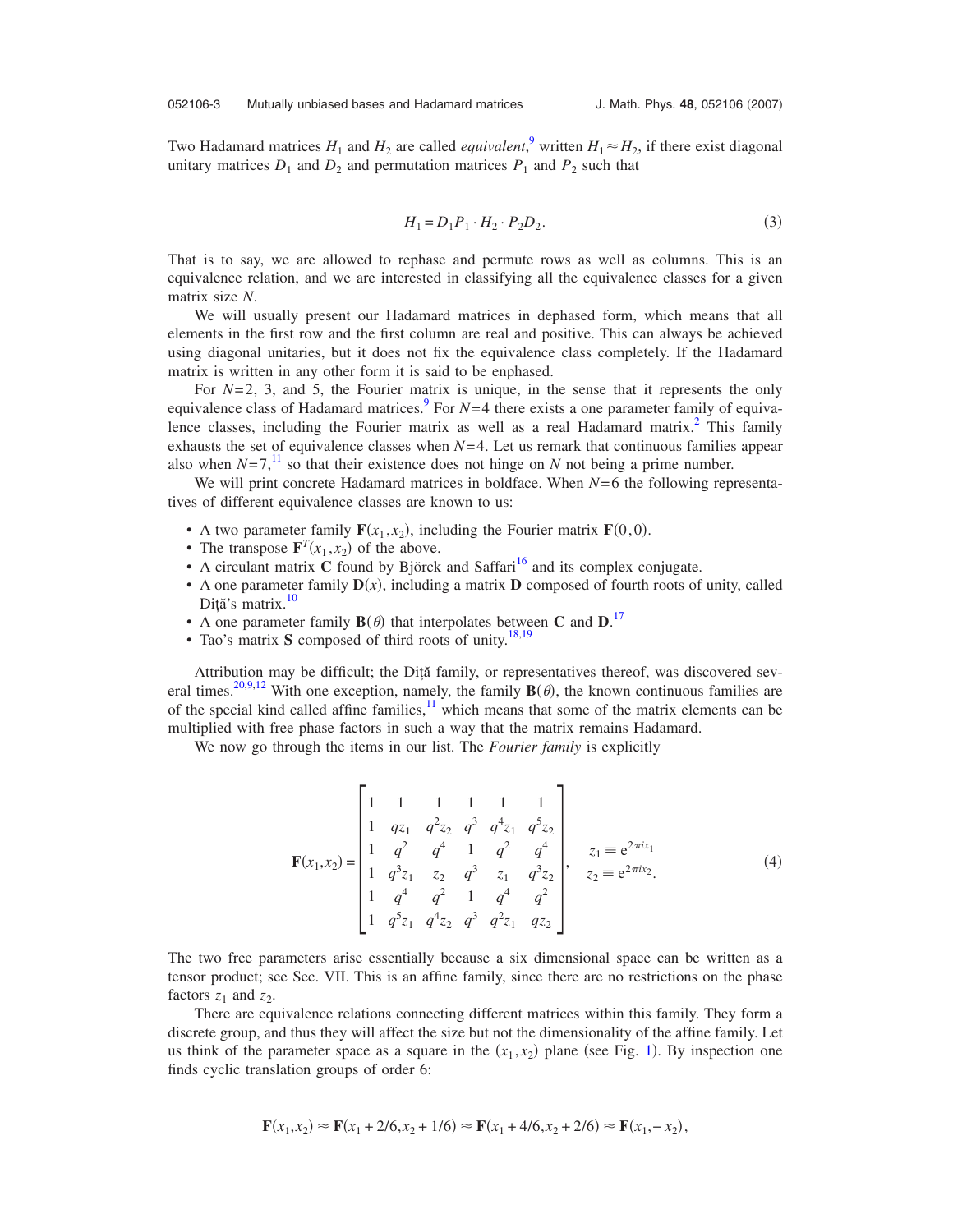<span id="page-3-0"></span>

FIG. 1. The affine family  $\mathbf{F}(x_1, x_2)$  is divided into 144 equivalent triangles of equal area, as described in the text. The lattice shown in the background are the sixth roots.

$$
\mathbf{F}(x_1, x_2) \approx \mathbf{F}(x_1 + 1/6, x_2 + 2/6) \approx \mathbf{F}(x_1 + 2/6, x_2 + 4/6) \approx \mathbf{F}(-x_1, x_2). \tag{5}
$$

They divide the square into 12 copies of a fundamental region that is a parallellogram. There are further equivalences corresponding to transformations of order 2. By inspection,

$$
\mathbf{F}(x_1, x_2) \approx \mathbf{F}(x_2, x_1). \tag{6}
$$

If we permute the rows and then dephase the row that ends up in the first place, we find that

$$
\mathbf{F}(x_1, x_2) \approx \mathbf{F}(-x_1, -x_2). \tag{7}
$$

As a result, our parallellogram will be divided into four equivalent triangles. Finally, we can permute the columns and dephase the column that ends up in the first place. This gives a final cyclic equivalence group of order 3:

$$
\mathbf{F}(x_1, x_2) \approx \mathbf{F}(x_2 - x_1, -x_1) \approx \mathbf{F}(-x_2, x_1 - x_2).
$$
 (8)

Considered as transformations of our square, these last transformations are not isometries but they do preserve area. Hence the triangles that we had in the previous step are themselves divided into three triangles of equal area, one of which is our final fundamental region of inequivalent Hadamard matrices. A convenient choice of fundamental region is a triangle with corners at  $(0,0)$ ,  $(1/6,0)$ , and  $(1/6,1/12)$ ; the original square is covered by 144 copies of this region. The family  $\mathbf{F}^{T}(x_1, x_2)$  works (at this stage) in an entirely analogous way.

*Björck's circulant Hadamard matrix* is

$$
\mathbf{C} = \begin{bmatrix} 1 & id & -d & -i & -\overline{d} & i\overline{d} \\ i\overline{d} & 1 & id & -d & -i & -\overline{d} \\ -\overline{d} & i\overline{d} & 1 & id & -d & -i \\ -i & -\overline{d} & i\overline{d} & 1 & id & -d \\ -d & -i & -\overline{d} & i\overline{d} & 1 & id \\ id & -d & -i & -\overline{d} & i\overline{d} & 1 \end{bmatrix}, \quad \overline{d}d = 1.
$$
 (9)

See Sec. VI for further discussion of circulant Hadamard matrices. The complex number *d* has modulus unity and is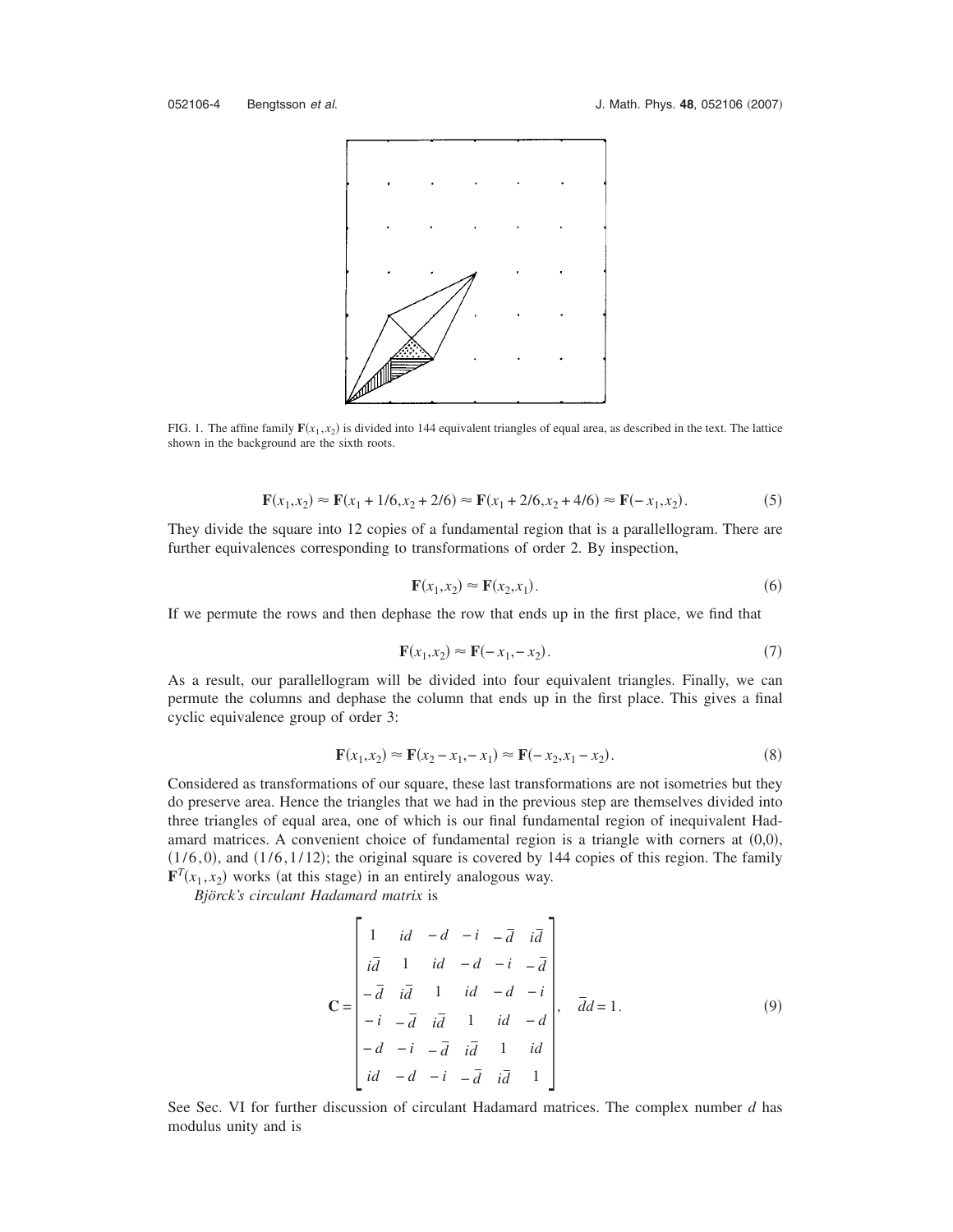<span id="page-4-0"></span>052106-5 Mutually unbiased bases and Hadamard matrices

$$
d = \frac{1 - \sqrt{3}}{2} + i\sqrt{\frac{\sqrt{3}}{2}} \Rightarrow d^2 - (1 - \sqrt{3})d + 1 = 0.
$$
 (10)

No affine family stems from this matrix.<sup>11</sup> We will have more to say about this matrix later; for now let us just mention that all Hadamard matrices equivalent to a circulant matrix have been listed by Björck and coauthors, <sup>15[,16](#page-20-5)</sup> for  $N \le 8$ .

<span id="page-4-1"></span>The *Diţă family* is

$$
\mathbf{D}(x) = \frac{1}{\sqrt{6}} \begin{bmatrix} 1 & 1 & 1 & 1 & 1 & 1 \\ 1 & -1 & i & -i & -i & i \\ 1 & i & -1 & iz & -iz & -i \\ 1 & -i & i\overline{z} & -1 & i & -i\overline{z} \\ 1 & -i & -i\overline{z} & i & -1 & i\overline{z} \\ 1 & i & -i & -i\overline{z} & iz & -1 \end{bmatrix}, \quad z \equiv e^{2\pi ix}.
$$
 (11)

There are equivalence relations within this family too. In fact,

$$
\mathbf{D}(x) \approx \mathbf{D}(x+1/2) \approx \mathbf{D}(-x+1/4). \tag{12}
$$

Hence we can take  $-1/8 \le x \le 1/8$  without loss of generality. The matrices  $D(x)$  can be written on block circulant form; see Sec. VII.

The *Hermitian family*  $B(\theta)$  was found very recently, by Beauchamp and Nicoara,<sup>17</sup> and consists—up to equivalences—of all Hermitian Hadamard matrices of order 6. Explicitly it is

$$
\mathbf{B}(\theta) = \frac{1}{\sqrt{6}} \begin{bmatrix} 1 & 1 & 1 & 1 & 1 & 1 \\ 1 & -1 & -\overline{x} & -y & y & \overline{x} \\ 1 & -x & 1 & y & \overline{z} & -\overline{t} \\ 1 & -\overline{y} & \overline{y} & -1 & -\overline{t} & \overline{t} \\ 1 & \overline{y} & z & -t & 1 & -\overline{x} \\ 1 & x & -t & t & -x & -1 \end{bmatrix},
$$
(13)

where  $(x, y, z, t)$  are complex numbers of modulus one, related by

$$
y = e^{i\theta}, \quad t = xyz,\tag{14}
$$

$$
z = \frac{1 + 2y - y^2}{y(-1 + 2y + y^2)},
$$
\n(15)

$$
x = \frac{1 + 2y + y^2 \pm \sqrt{2}\sqrt{1 + 2y + 2y^3 + y^4}}{1 + 2y - y^2},
$$
\n(16)

with  $\theta$  providing a free parameter. The two branches of the square root lead to equivalent families. This is an example of a nonaffine family (and the only such example known to us for  $N=6$ ).

The phase  $\theta$  cannot be chosen arbitrarily; an interval around  $\theta = 0$  is excluded. The Hadamard property requires that

$$
|y|^2 = 1 \Rightarrow |x|^2 = |z|^2 = |t|^2 = 1.
$$
 (17)

On examining this point one sees that this restricts the allowed values of  $y = \cos \theta + i \sin \theta$ . There are no difficulties with *z*, but the numerator of *x* becomes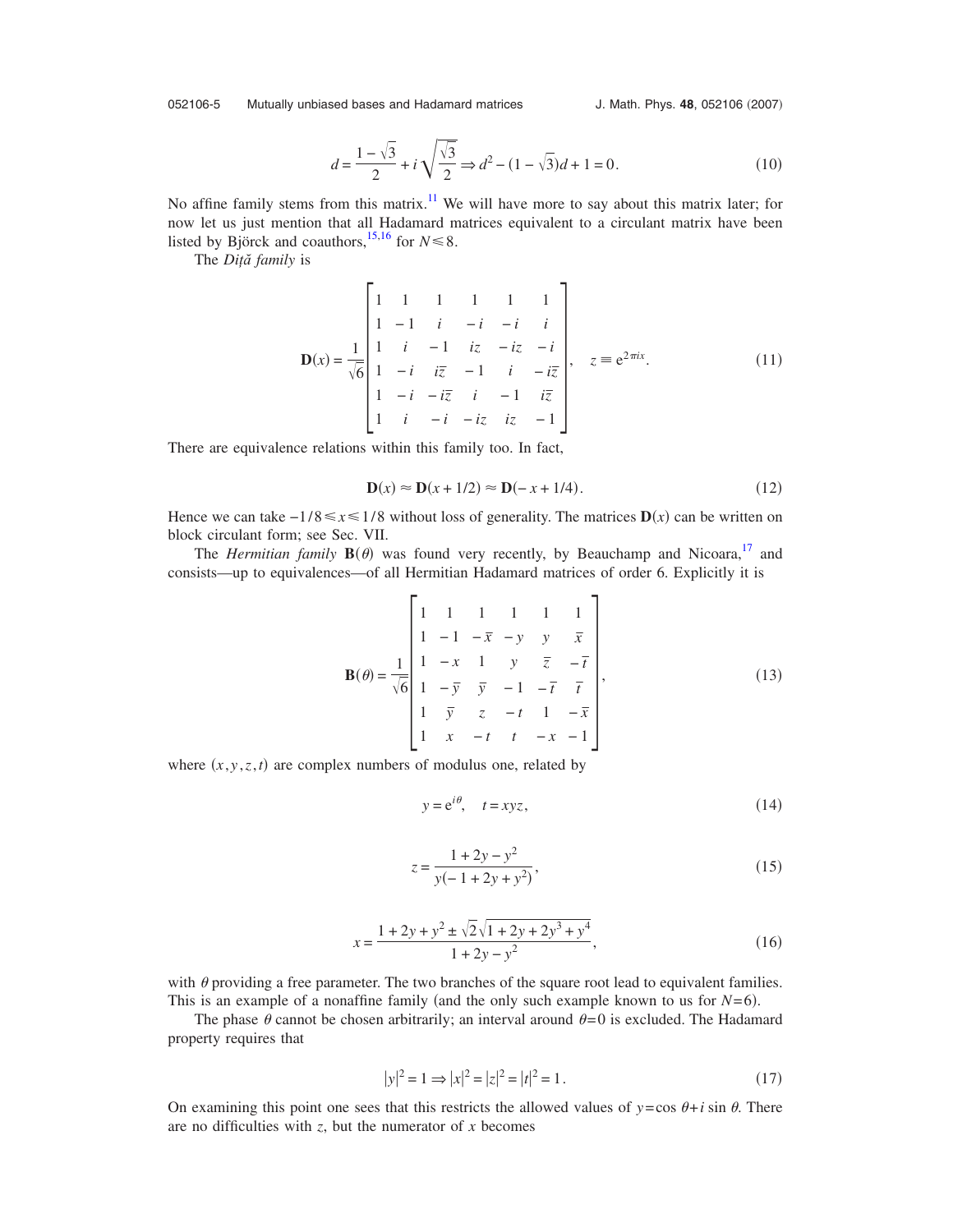$$
1 + 2y + y^2 \pm \sqrt{2}\sqrt{1 + 2y + 2y^3 + y^4} = 2y(1 + \cos\theta \pm \sqrt{2\cos\theta + 2\cos^2\theta - 1}).
$$
 (18)

The absolute value of this expression hinges crucially on the sign inside the square root; the absolute value of *x* will be equal to 1 if that sign is negative. This restricts the phase to

$$
\cos \theta \le \frac{\sqrt{3} - 1}{2}.\tag{19}
$$

The allowed range of  $\theta$  has end points, with vanishing square root, at *y*=−*d* and *y*=−*d*. The curve is not closed; its end points correspond to permutations of Björck's matrix **C** and its complex conjugate. This is also the case if  $y = \overline{d}^2$  or  $y = d^2$ . If  $y = -1$  or  $y = \pm i$  we obtain permutations of Diţă's matrix.

*Tao's matrix* never appeared in our searches for MUBs, so we do not give it explicitly here. Since Tao's matrix is composed of third roots only, one may ask whether there are any *N*= 6 Hadamard matrices based only on fifth or seventh roots. Using a computer program to be described in Sec. V we have shown that no such Hadamard matrix exists.

### **III. PRELIMINARIES ON MUBs**

We now turn to MUBs. First we recall some definitions. Fix an orthonormal basis  $|e_a\rangle$  in an *N* dimensional Hilbert space. A unit vector  $|f\rangle$  is said to be unbiased with respect to the fixed basis if for all *a*,

$$
|\langle e_a|f\rangle|^2 = \frac{1}{N}.\tag{20}
$$

The important thing is that the right hand side is constant; its value is a consequence. A pair of orthonormal bases is said to be an unbiased pair if all the vectors in one of the bases are unbiased with respect to the other. One can go on to define larger sets of MUBs in the obvious way. It is known that the number of MUBs one can find is bounded from above by  $N+1$ , but it is not known if this bound can be achieved unless  $N$  is a power of a prime number. A set of  $N+1$  MUBs, if it exists, is known as a complete set.

If one member of a set of MUBs is represented by the columns of the unit matrix, all the other bases must be represented by the columns of a set of Hadamard matrices. A complete set of *N* + 1 MUBs exists if we can find *N* enphased Hadamard matrices representing bases that are MUB with respect to each other. Altogether then we have *N* Hadamard matrices that are said to be mutually unbiased hadamards, or MUHs.<sup>11</sup> Note that two Hadamard matrices  $H_1$ ,  $H_2$  are unbiased if and only if

$$
H_1^\dagger H_2 = H_3,\tag{21}
$$

where  $H_3$  is a Hadamard matrix too. We say that a set of MUHs all of whose members are equivalent in the sense of Sec. II is *homogeneous*, otherwise it is *heterogeneous*. The standard construction of complete sets of MUBs in prime power dimensions $4$  gives a homogeneous set of *N* MUHs.

When are two pairs of MUBs equivalent to each other? Let  $(M_0, M_1)$  denote an ordered pair of MUBs, and  $\{M_0, M_1\}$  an unordered pair, with each basis represented as the columns of a unitary matrix. We are not interested in the order of the constituent vectors, nor in the phase factors multiplying these vectors. Hence, with *P* a permutation and *D* a diagonal unitary matrix,

$$
(M_0 P D, M_1 P' D') \approx (M_0, M_1). \tag{22}
$$

We also declare that an overall unitary transformation of the Hilbert space is irrelevant, so that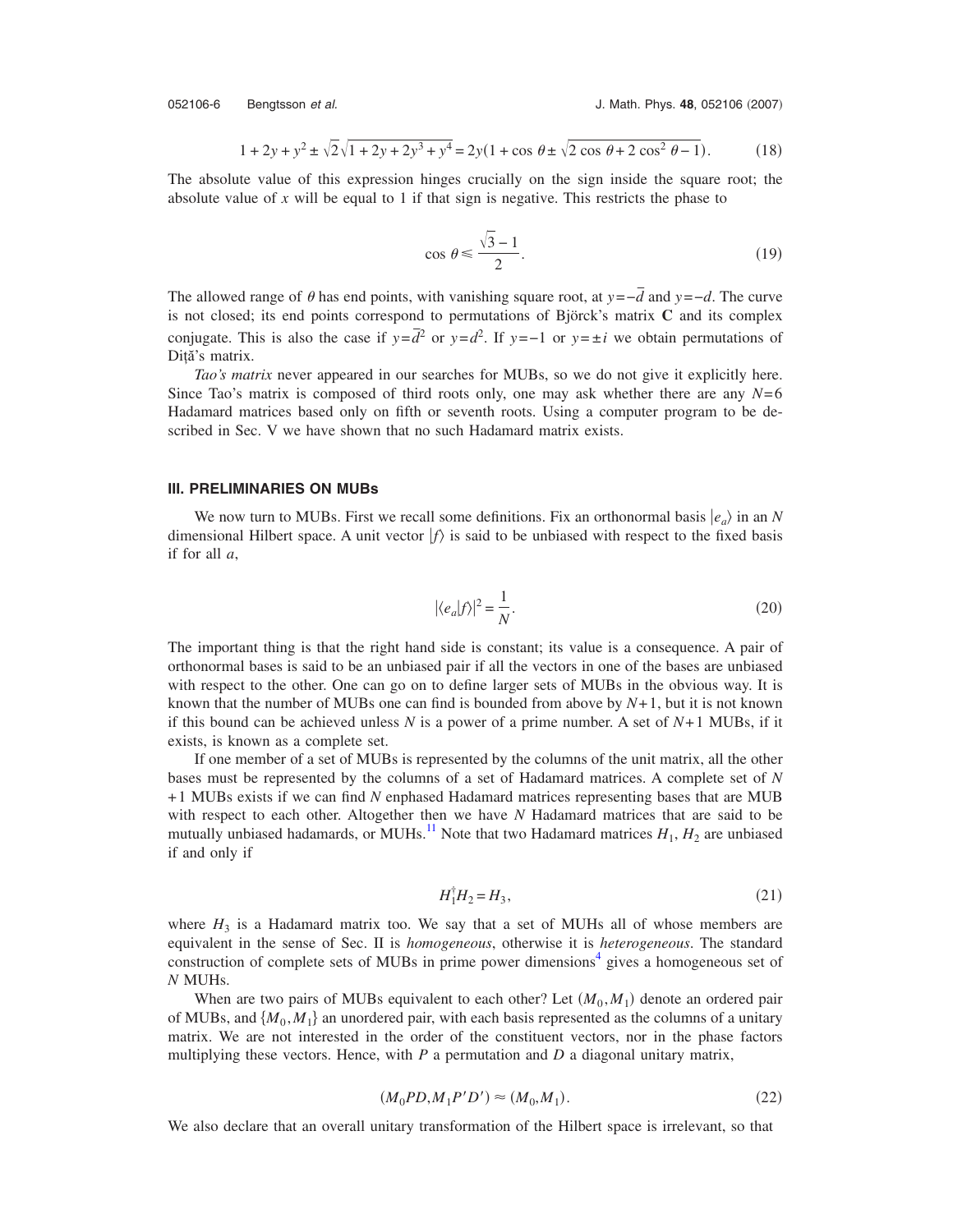052106-7 Mutually unbiased bases and Hadamard matrices

J. Math. Phys. 48, 052106 (2007)

$$
(UM_0, UM_1) \approx (M_0, M_1). \tag{23}
$$

<span id="page-6-0"></span>Then the pair can always be represented in the form  $(1, H)$ , where *H* is a Hadamard matrix. It follows that the equivalence relation  $(3)$  $(3)$  $(3)$ , used for Hadamard matrices, is the correct equivalence relation also for ordered MUB pairs;

$$
(1, H_1) \approx (1, H_2) \Leftrightarrow H_1 \approx H_2. \tag{24}
$$

From Eq. ([23](#page-6-0)) we know that  $(1, H) \approx (H^{\dagger}, 1)$ . For unordered MUB pairs this means that

$$
\{1, H\} \approx \{1, H^{\dagger}\}.
$$
\n<sup>(25)</sup>

Therefore, the condition for unordered pairs to be equivalent is

$$
\{1, H_1\} \approx \{1, H_2\} \Leftrightarrow \begin{aligned} \text{either } H_1 \approx H_2 \\ \text{or } H_1 \approx H_2^{\dagger}. \end{aligned} \tag{26}
$$

The discussion can be extended to larger sets of MUBs, ordered or unordered, although the equivalences will become harder to check as the number of MUBs increases.

<span id="page-6-2"></span>For the Hadamard matrices we know, it is true that

$$
\left[\mathbf{F}(x_1, x_2)\right]^{\dagger} \approx \mathbf{F}^T(x_1, x_2),\tag{27}
$$

$$
[\mathbf{D}(x)]^{\dagger} \approx \mathbf{D}(-x),\tag{28}
$$

$$
\mathbf{C}^{\dagger} \approx \mathbf{C} \quad \mathbf{S}^{\dagger} \approx \mathbf{S},\tag{29}
$$

and finally the Beauchamp-Nicoara family is Hermitian by construction. Thus the set of unordered MUB pairs is smaller than the set of inequivalent Hadamard matrices. In particular,  $\{1, \mathbf{F}(x_1, x_2)\}$ and  $\{1, \mathbf{F}^T(x_1, x_2)\}$  are equivalent when considered as unordered pairs.

Let us return to the MUBs themselves. It is useful to think of them as sets of density matrices, rather than as sets of vectors in Hilbert space. Recall that a unit vector  $|e\rangle$  in an *N* dimensional Hilbert space corresponds to a projector  $|e\rangle\langle e|$ , which is a Hermitian matrix of trace unity, and as such can be regarded as a vector in an  $N^2-1$  real dimensional vector space whose elements are matrices. The origin of this vector space is naturally chosen to sit at the matrix  $\rho_*(1/N)$ , and then its vectors are traceless matrices. Explicitly the correspondence is

$$
|e\rangle \to \mathbf{e} = \sqrt{\frac{2N}{N-1}} (|e\rangle\langle e| - \rho_\star).
$$
 (30)

<span id="page-6-1"></span>The vector **e** is a unit vector with respect to the scalar product

$$
\mathbf{e} \cdot \mathbf{f} = \frac{1}{2} \text{Tr} \, \mathbf{e} \mathbf{f}.
$$
 (31)

The distance between two matrices *A* and *B* is given by

$$
d^{2}(A,B) = \frac{1}{2}\text{Tr}(A-B)^{2}.
$$
 (32)

This is the Euclidean Hilbert-Schmidt distance.

It is important to realize that although any unit vector in Hilbert space gives rise to a unit vector in the larger space, it is only a small subset of the latter that can be realized in this way. The convex cover of this small subset is the set of all density matrices (or quantum states). An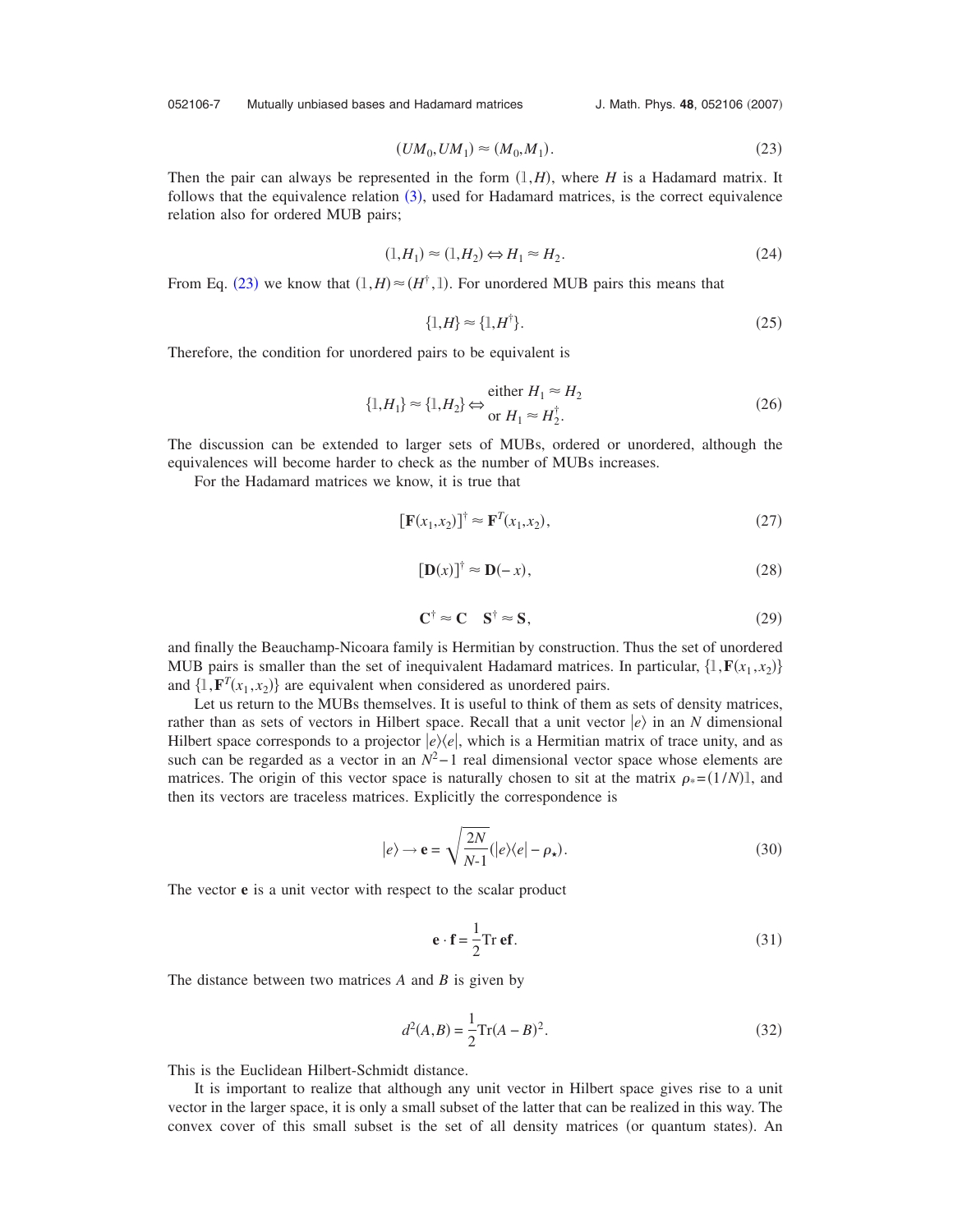orthonormal basis in the Hilbert space corresponds to *N* vectors that form a regular simplex in the larger space. This simplex spans an *N*-1 dimensional plane through the origin. It is moreover easy to see that

$$
|\langle e|f\rangle|^2 = \frac{1}{N} \Leftrightarrow \mathbf{e} \cdot \mathbf{f} = 0.
$$
 (33)

Therefore, if the unit vectors belong to a pair of MUBs, the corresponding vectors in the large vector space are orthogonal. It follows that a pair of MUBs span two totally orthogonal  $(N-1)$ planes through the origin. This fact is at the bottom of the reason why MUBs are useful in quantum state tomography.<sup>4</sup> And we see immediately that there can be at most  $N+1$  MUBs, since there is no room for more than  $N+1$  totally orthogonal  $(N-1)$  planes in an  $N^2-1$  dimensional space.

### **IV. INTERLUDE: A DISTANCE BETWEEN BASES**

We need a distance between bases in Hilbert space, such that it becomes maximal if the bases are MUB. It should be natural and easy to compute, but we do not insist on any precise operational meaning for it.

As explained in Sec. III, a basis in an *N* dimensional Hilbert space spans an  $(N-1)$  plane in a real vector space of *N*2− 1 dimensions. There is a standard way to define a distance between such planes, namely, to regard them as points in a Grassmannian, in itself embedded in the surface of a sphere within an Euclidean space of a quite high dimension.<sup>21</sup> The procedure is analogous to the one we followed when we transformed our Hilbert space vectors into points in a space embedded within the space of traceless matrices. The details are as follows. Starting from a basis  $|e_a\rangle$  in Hilbert space, use the recipe given in Eq.  $(30)$  $(30)$  $(30)$  to form the *N* vectors  $e_a$ . Expand these vectors relative to a basis. Then form the  $(N^2-1) \times N$  matrix,

$$
B = \sqrt{\frac{N-1}{N}} \left[ \mathbf{e}_1 \mathbf{e}_2 \cdots \mathbf{e}_N \right]. \tag{34}
$$

It has rank *N*−1. Next introduce an  $(N^2-1) \times (N^2-1)$  matrix of trace *N*−1, projecting onto the  $(N-1)$  dimensional plane spanned by the  $e_a$ :

$$
P = BB^{T} = \frac{N-1}{N} [\mathbf{e}_{1} \cdots \mathbf{e}_{N}] \begin{bmatrix} \mathbf{e}_{1}^{T} \\ \vdots \\ \mathbf{e}_{N}^{T} \end{bmatrix} .
$$
 (35)

It is easy to check (through acting on  $e_a$ , say) that this really is a projector. The *chordal Grassmannian distance* between two  $(N-1)$  planes is defined in terms of the corresponding projectors as

$$
D_c^2(P_1, P_2) = \frac{1}{2(N-1)} \text{Tr}(P_1 - P_2)^2 = 1 - \frac{1}{N-1} \text{Tr} \, P_1 P_2. \tag{36}
$$

There is an analogy to how the density matrices were defined in the first place and to the Hilbert-Schmidt distance between them.

We can think of the projectors *P* as points on the surface of a sphere in  $\mathbb{R}^M$ , where, as it happens,

$$
M = \frac{N^4 - N^2 - 2}{2}.
$$
\n(37)

This explains the name "chordal distance." It is, however, important to realize that the Grassmannian of  $(N-1)$  planes forms a very small subset of this sphere. Its dimension is  $N(N-1)^2$ . And then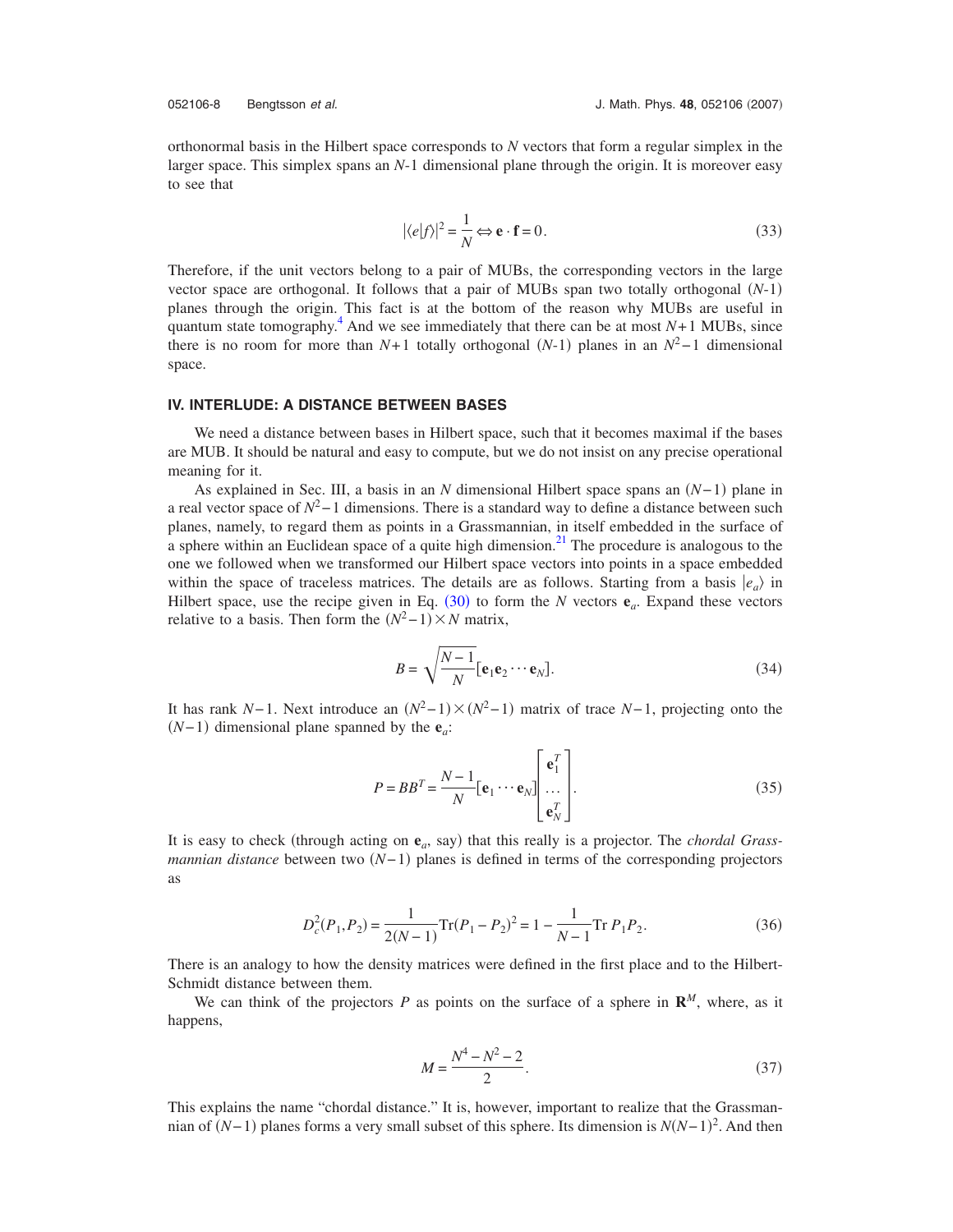### 052106-9 Mutually unbiased bases and Hadamard matrices

bases in Hilbert space correspond to a small subset of the Grassmannian.

The chordal distance has been used in studies of packing problems for planes and subspaces.<sup>22</sup> It has a number of advantages when compared to more sophisticated distances, such as the geodesic distance within the Grassmannian (which would be analogous to the Fubini-Study distance between pure quantum states). It is useful to know that the chordal distance can be written as a function of the principal angles  $\theta_i$ , namely,

$$
D_c^2 = 1 - \frac{1}{N-1} \sum_{i=1}^{N-1} \cos^2 \theta_i = \frac{1}{N-1} \sum_{i=1}^{N-1} \sin^2 \theta_i.
$$
 (38)

Here the first principal angle is defined as

$$
\cos \theta_1 = \max \mathbf{u}_1 \cdot \mathbf{v}_1,\tag{39}
$$

where  $\mathbf{u}_1$  and  $\mathbf{v}_1$  are unit vectors belonging to the respective  $(N-1)$  planes, chosen so that their scalar product is maximized. The second principal angle is defined by maximizing the scalar product between unit vectors in the orthogonal complements to  $\mathbf{u}_1$  and  $\mathbf{v}_1$ , and so on. It is then clear that

$$
0 \le D_c^2 \le 1 - \frac{k}{N - 1},\tag{40}
$$

where *k* is the dimension of the intersection of the two planes. The distance is maximal if and only if the  $(N-1)$  planes are totally orthogonal.

Now consider two  $(N-1)$  planes spanned by vectors corresponding to two bases  $|e_a\rangle$  and  $|f_a\rangle$  in Hilbert space. Working through the details, one finds that the distance squared between the bases is

$$
D_c^2(P_1, P_2) = 1 - \frac{1}{N - 1} \sum_{a=0}^{N-1} \sum_{b=0}^{N-1} \left( |\langle e_a | f_b \rangle|^2 - \frac{1}{N} \right)^2.
$$
 (41)

Thus, between bases in Hilbert space,

$$
0 \le D_c^2 \le D_{\text{max}}^2 = 1. \tag{42}
$$

The distance attains its maximum value if and only if the bases are MUB. A set of MUBs forms a regular equatorial simplex on the sphere in  $\mathbb{R}^M$ , although there will be many regular equatorial simplices that do not arise in this way.

What is  $D_c^2$  on the average, for two bases picked at random in Hilbert space? To answer this question we represent one basis by the standard basis. Then we choose a vector at random according to the Fubini-Study measure, choose a vector in its orthogonal complement again according to the Fubini-Study measure (in one dimension lower), and so on until we have a complete basis. The resulting measure is a measure on the flag manifold  $U(N)/[U(1)]^N$ . In practice the calculation is simple; the average is

$$
\langle D_c^2 \rangle = \left\langle 1 - \frac{1}{N-1} \sum_a \sum_b \left( |\langle e_a | f_b \rangle|^2 - \frac{1}{N} \right)^2 \right\rangle. \tag{43}
$$

Using the linearity of the average, together with the fact that the  $N^2$  terms in the sum must have equal averages, we can rewrite this as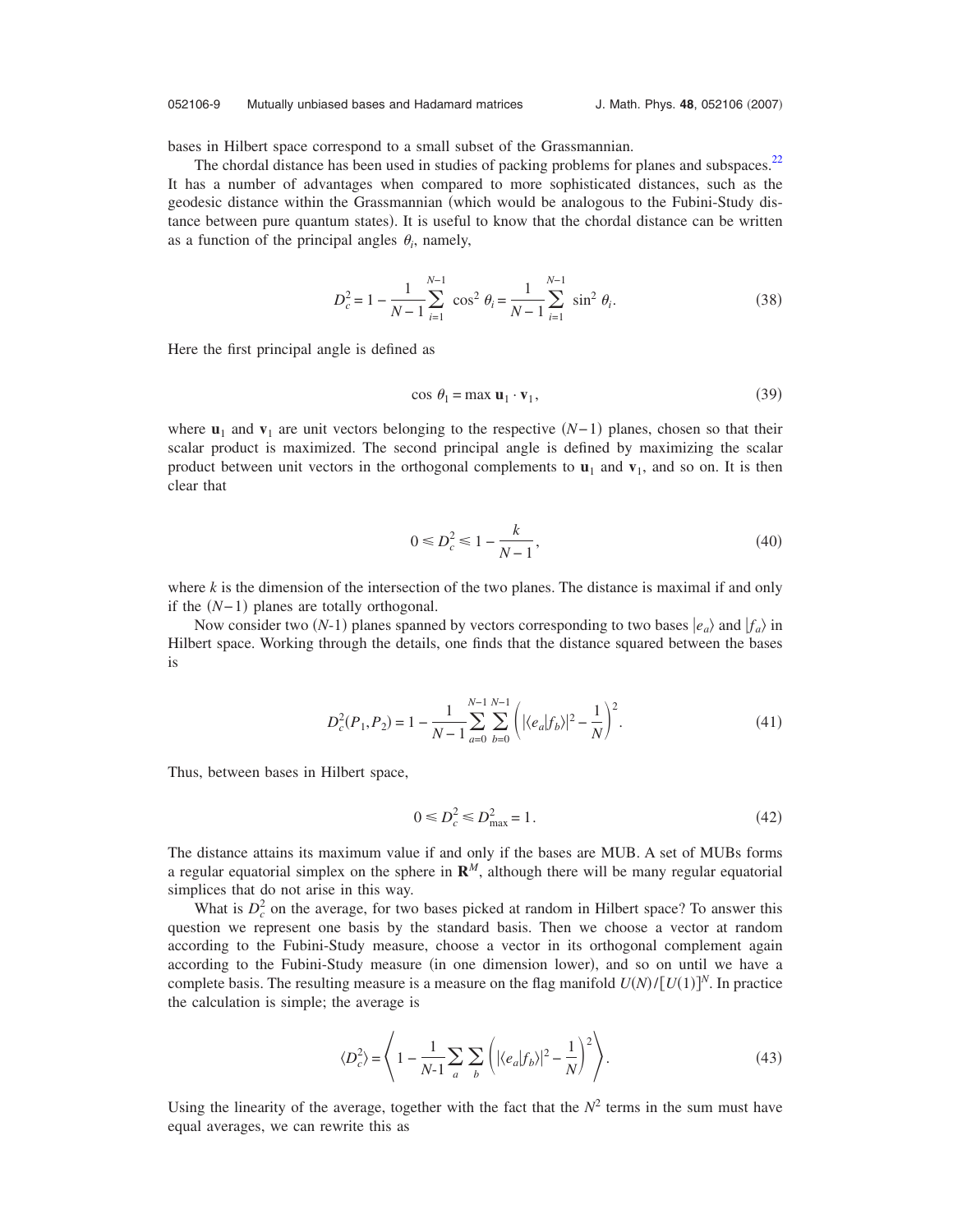052106-10 Bengtsson et al.

J. Math. Phys. 48, 052106 (2007)

$$
\langle D_c^2 \rangle = 1 - \frac{N^2}{N-1} \left\langle \left( |\langle e_0 | f_0 \rangle|^2 - \frac{1}{N} \right)^2 \right\rangle, \tag{44}
$$

Hence it is enough to calculate the average of a function of the modulus of a component of a random vector, using the Fubini-Study measure. How to do this is described elsewhere: $^{23,21}$  $^{23,21}$  $^{23,21}$  the answer we arrive at is

$$
\langle D_c^2 \rangle = \frac{N}{N+1}.\tag{45}
$$

For  $N=6$  we have  $\langle D_c^2 \rangle = 0.86$ ; as *N* grows the average distance squared approaches the maximum value 1. Note that the average depends smoothly on *N*, whatever the maximal number of MUBs in *N* dimensions may be.

One can ask for a function of  $N+1$  points on the sphere in  $\mathbb{R}^M$ , whose maximum is attained when the points form a regular equatorial simplex. Given that  $N+1 \leq M$  it happens that

$$
f = \sum_{i=1}^{N+1} \sum_{j=1}^{N+1} D_c^2(P_i, P_j)
$$
 (46)

is such a function. To see this, use the Euclidean norm on the space in which the Grassmannian of  $(N-1)$  planes is embedded, and normalize it so that the projectors correspond to  $N+1$  unit vectors **E***i* . Then

$$
\sum_{i < j} \|\mathbf{E}_i - \mathbf{E}_j\|^2 = N(N+1) - 2\sum_{i < j} \mathbf{E}_i \cdot \mathbf{E}_j. \tag{47}
$$

<span id="page-9-0"></span>On the other hand,

$$
N + 1 + 2\sum_{i < j} \mathbf{E}_i \cdot \mathbf{E}_j = \left\| \sum_i \mathbf{E}_i \right\|^2 \ge 0. \tag{48}
$$

A minimum of the last expression corresponds to a maximum of the function *f*. A regular equatorial simplex clearly saturates the inequality  $(48)$  $(48)$  $(48)$ , given that  $N+1$  is smaller than the dimension of the space that we are in. This proves our point. There are other configurations besides the desired one that also saturate the bound. Since they do not arise from bases in the underlying Hilbert space we can ignore such configurations. Still we do not claim that *f* is the most useful function of its kind.

Equipped with our notion of distance (so that we can quantify our failures), we can look for complete sets of seven MUBs in **C**<sup>6</sup> . The natural way to proceed, given the results of this section, is to maximize the function

$$
f = \sum_{i=1}^{7} \sum_{j=1}^{7} D_c^2(P_i, P_j) = \sum_{i=1}^{7} \sum_{j=1}^{7} \left( 1 - \frac{1}{5} \sum_{a=0}^{5} \sum_{b=0}^{5} \left( |\langle e_a^{(i)} | e_b^{(j)} \rangle|^2 - \frac{1}{N} \right)^2 \right),\tag{49}
$$

with the understanding that the  $|e_a^{(i)}\rangle$  are orthonormal bases in Hilbert space. There is no *a priori* reason to believe that the upper bound on *f* can be attained, because we are confined to a small subset of all possible  $(N-1)$  planes. Still, it might be interesting to find the "best" solution in this sense. A similar but more sophisticated procedure has been successfully used to find a special kind of overcomplete bases known as SIC-POVMs.<sup>24</sup> We have not attempted such a calculation, however.

# **V. MUBs COMPOSED FROM RATIONAL ROOTS OF UNITY**

In our search for MUBs we rely on the classification of ordered MUB pairs through Hadamard matrices. Without loss of generality we assume that the first MUB is represented by the standard basis 1 and call it  $(MUB)_0$ . Then we choose a representative of an equivalence class of Hadamard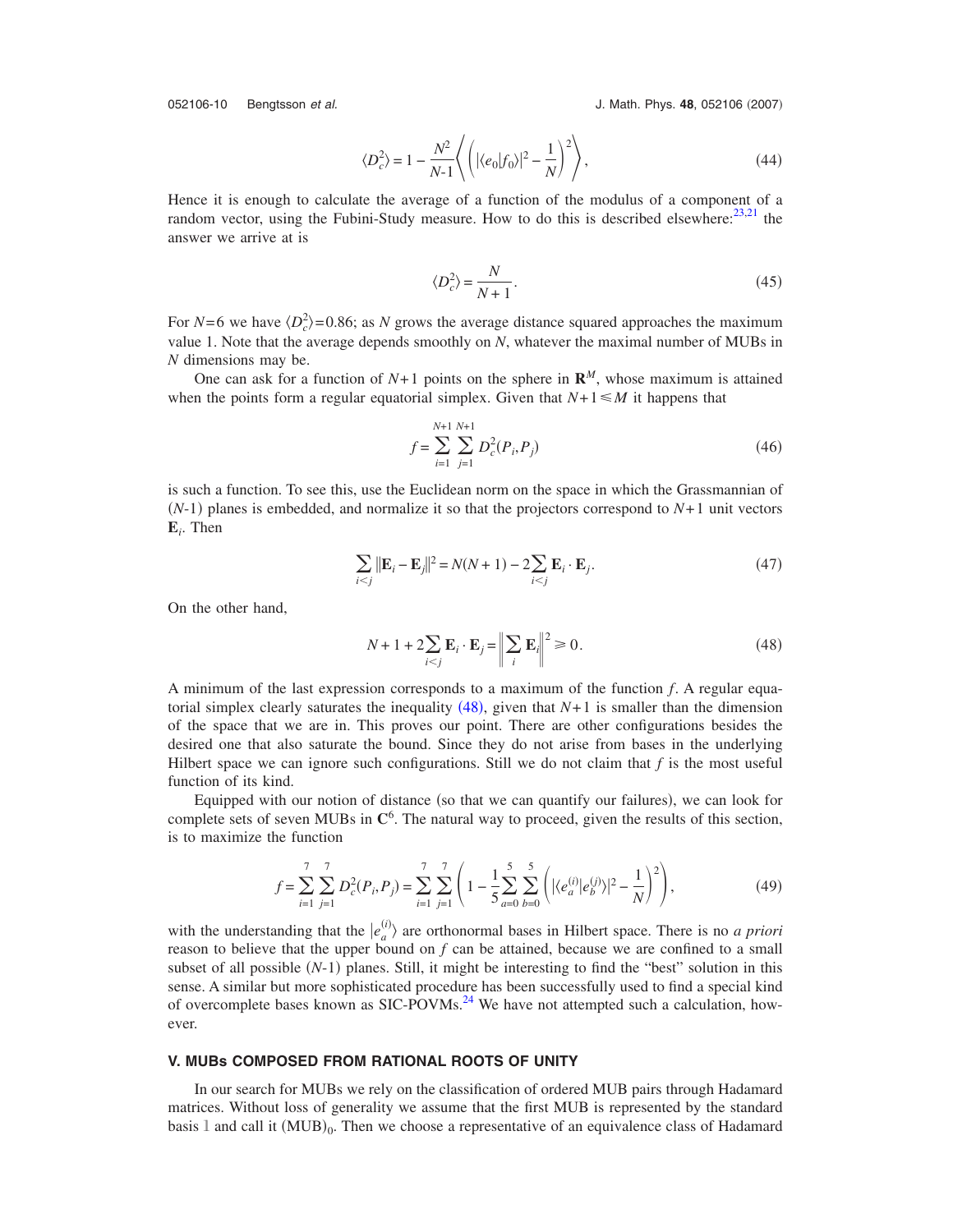<span id="page-10-0"></span>

FIG. 2. Here we show all MUB pairs that can be extended to triplets of MUBs, and how many triplets there are for each such pair, under the restriction that only 24th roots are used. The background for the picture is the set of all known equivalence classes of *N*= 6 Hadamard matrices.

matrices and call it  $(MUB)_1$ . Assume it to be given in dephased form. All bases that are MUB with respect to the first two must then be represented by enphased Hadamard matrices, and we proceed to look for them.

For  $N \leq 5$  there exist maximal sets of  $N+1$  MUBs, and these sets are unique up to an overall unitary transformation. Given that  $(MUB)_1$  is not unique for  $N=4$ , this is perhaps a little surprising. But for *N*= 4 it is possible to find inequivalent and incomplete sets of MUBs, that cannot be extended to complete sets.<sup>25</sup> To get the complete set one must start with the real Hadamard matrix, rather than the Fourier matrix, as  $(MUB)_1$ . Given that Hadamard matrices of order 6 are highly nonunique, the question where to place  $(MUB)_1$  becomes nontrivial for  $N=6$ .

All known complete sets of MUBs are built from vectors all of whose components are *N*th or 2*Nth* roots of unity, depending on whether the dimension  $N$  is odd or even.<sup>4,[26](#page-20-16)</sup> We therefore made a program that lists, for *N*= 6, all orthonormal bases whose vectors are composed of 12th roots. They are candidates for  $(MUB)_1$ . Next, for each  $(MUB)_1$  the program lists the set of all vectors composed from 12th roots and unbiased with respect to it. The program also lists all orthonormal bases that can be constructed from each set of unbiased vectors. They are candidates for  $(MUB)_2$ . Finally, we prune the list so that it contains only inequivalent Hadamard matrices as  $(MUB)_1$ , and if there are several  $(MUB)_2$  we compute the distance between them to see if we get any sets of four MUBs in this way. Note that this means that the part of the landscape of Hadamard matrices we search in consists of the Fourier and Diţă families, the Tao matrix, enphased versions of these, and (probably) nothing more. The analogous calculation when  $N$  is a power of a prime would have found all known complete sets of MUBs, but for *N*= 6 only triplets of MUBs turned up.

The 12th roots list we arrived at is as follows: (a)  $F(0,0)$  admits four candidates for  $(MUB)_2$ , (b)  $\mathbf{F}(1/6,0)$  admits one candidate for  $(MUB)_{2}$ , and (c)  $\mathbf{F}^{T}(1/6,0)$  admits one candidate for  $(MUB)_2$ .

This is all. The four bases that are MUB with respect to  $F(0,0)$  will be discussed in the next section. The basis that is MUB with respect to  $\mathbf{F}^T(1/6,0)$  is an enphased version of  $\mathbf{F}(0,0)$ , while the basis that is MUB with respect to  $F(1/6,0)$  is an enphased version of itself.

We redid the entire calculation using 24th roots. This resulted in the following additional entries: (a)  $\mathbf{F}(1/6, 1/12)$  admits four candidates for  $(MUB)_2$ , and (b)  $\mathbf{D}(1/8)$  admits four candidates for  $(MUB)_2$ .

Again this is all. These results are illustrated in Fig. [2.](#page-10-0) In the picture the asymmetry between  $\mathbf{F}(x_1, x_2)$  and  $\mathbf{F}^T(x_1, x_2)$  looks quite odd. From Sec. III and from Eq. ([27](#page-6-2)), in particular, we know that the unordered MUB pairs  $\{1, \mathbf{F}(1/6, 1/12)\}$  and  $\{1, \mathbf{F}^T(1/6, 1/12)\}$  are equivalent, so they should have the same number of  $(MUB)_2$  candidates. In Sec. VII it will be seen that, in fact, they do—although in one case none of the candidates is built from 24th roots only.

We redid the calculation using 48th, 72th, and 60th roots;  $48=2^4\times3$  and  $72=2^3\times3^2$  seemed like reasonable things to try, while  $60=2^2\times3\times5$  was a wild shot. Anyway the list did not increase. It is tempting to think of vectors composed of 24th roots as forming a grid in a relevant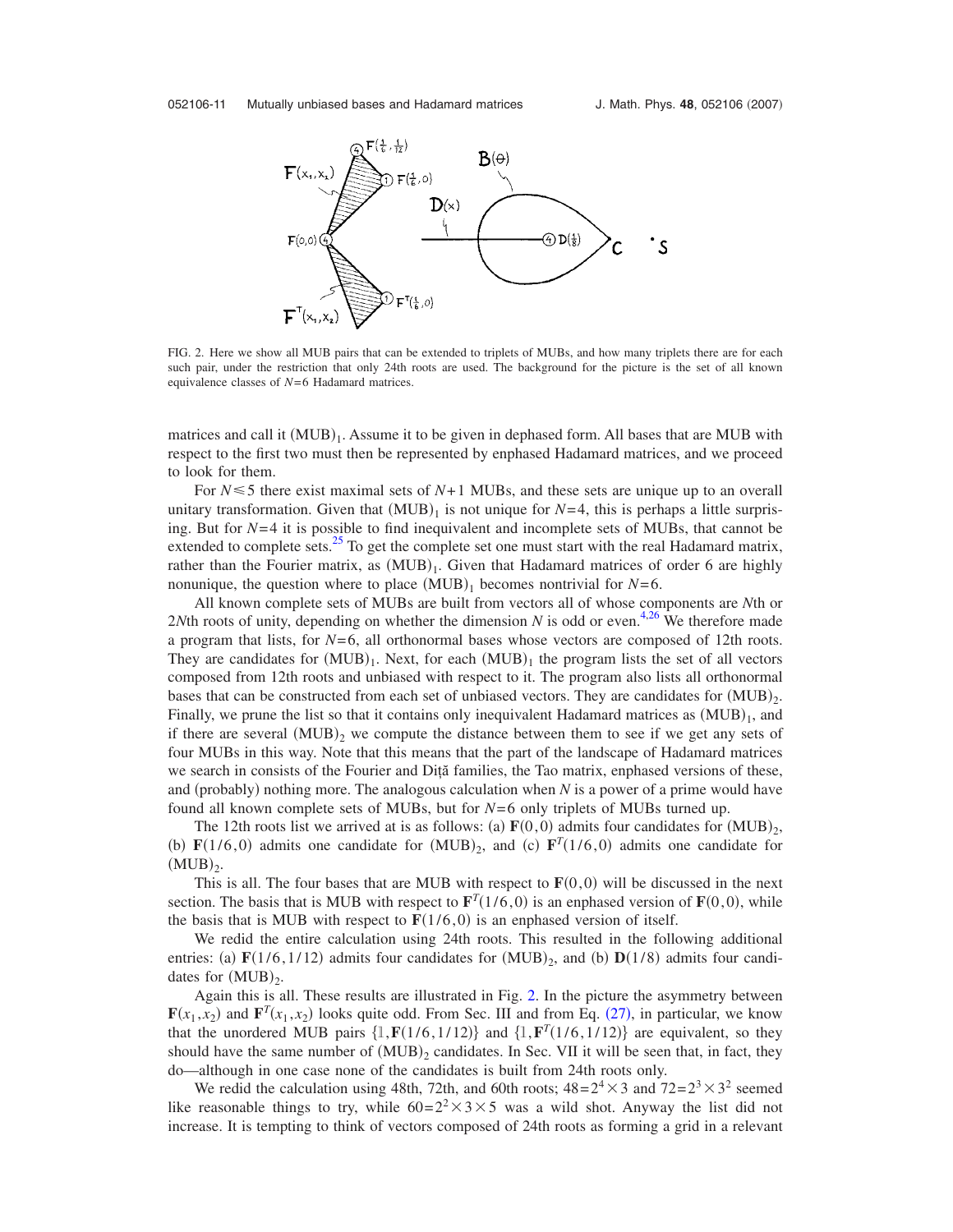part of Hilbert space. Through a study of the distances between the candidate  $(MUB)_2$  we could have refined the grid in interesting places, but we did not pursue this—the grid is not very dense.

### **VI. MUB TRIPLETS INCLUDING THE FOURIER MATRIX**

Let us consider the case when  $(MUB)_1$  is the Fourier matrix. Here we do not have to rely on our own calculations, because complete results are available: using the symbolic manipulation program MAGMA, Grassl<sup>14</sup> has computed all vectors unbiased with respect to both the standard and the Fourier basis. The same calculation was in fact, done earlier by Björck and co-workers.<sup>15[,16](#page-20-5)</sup> There are 48 such vectors altogether, or 24 vectors and their complex conjugates. Each vector shows up in two different bases, so they form 16 bases altogether. Using the classification of Hadamard matrices, the  $16 \text{ (MUB)}_2$  turn out to form four groups:

- $(i)$ Two circulant Fourier matrices enphased with 12th roots of unity;  $\omega$ **F**.
- $(ii)$ Two matrices equivalent to  $\mathbf{F}^T(1/6,0)$ , and enphased with 12th roots of unity;  $\omega \mathbf{F}^T$ .
- $(iii)$ Six circulant Björck matrices **C** (three with *d* and three with  $\overline{d}$ ), enphased with 12th roots of unity;  $\omega C$ .
- $(iv)$ Six Fourier matrices enphased with products of Björck's magical number *d* (and  $\overline{d}$ ) and 12th roots of unity;  $d\omega$ **F**.

See Eq.  $(10)$  $(10)$  $(10)$  for the definition of *d*. We will refer to the bases in groups (i) and (ii) as classical, and to the remaining bases as nonclassical, for a reason that will transpire. The matrices in groups (i) and (iii) are circulant when their columns are multiplied by suitable phase factors. They already include all vectors unbiased with the Fourier matrix. Both the  $\omega \mathbf{F}^T$  matrices contain three columns each from the two  $\omega$ **F** matrices. Each matrix  $d\omega$ **F** contains one vector from each matrix  $\omega$ **C**, and vice versa. The four groups of bases are invariant under complex conjugation. Two of the bases in  $\omega$ C, namely, those given by Björck's matrix with *d* and with  $\overline{d}$ , are unchanged by complex conjugation.

The distances between the 16 bases are as follows: The classical bases form a perfect square, with edge lengths squared  $D_c^2 = 0.4$  (and the enphased Fouriers in opposite corners). The distance between any classical and any nonclassical basis is always given by  $D_c^2 = 0.92$ . The distance between any member of group (iii) to any member of group (iv) is always  $D_c^2 = 0.74$ . Finally, the distance relations within the two groups of 6 are identical; each group contains two equilateral triangles with edge lengths  $D_c^2 = 0.93$ . These triangles are exchanged if *d* and  $\overline{d}$  are exchanged. In addition, within each group each basis has two bases at  $D_c^2 = 0.86$  and one at  $D_c^2 = 0.88$ .

The Björck/Grassl results are summarized in Fig. [3.](#page-12-0) There does not exist any set of four MUBs including  $1$  and  $\mathbf{F}$ , since the distance squared between any possible pair of  $(MUB)_2$  never reaches 1. The best we can do with seven bases is  $D_c^2 \ge 0.86$ . This can be compared to random searches; in a sample of 20 million bases, chosen according to the measure described in Sec. IV, the best results were  $D_c^2 \ge 0.91$  for four bases, and  $D_c^2 \ge 0.86$  for seven bases.

It is striking that every vector unbiased with respect to 1 and **F** can be collected into some  $(MUB)_2$ . The "doubling" of the nonclassical bases is striking too. To explain these features we begin by proving that a vector is unbiased with respect to both 1 and **F** if and only if it is a member of a circulant Hadamard matrix. This requires us to recount some well known facts about the discrete Fourier transform. Given a sequence of complex numbers  $z_a$ ,  $0 \le a \le N-1$ , we define its Fourier transform to be

$$
\widetilde{z}_a = \frac{1}{\sqrt{N}} \sum_{b=0}^{N-1} q^{ab} z_b.
$$
\n(50)

In condensed notation,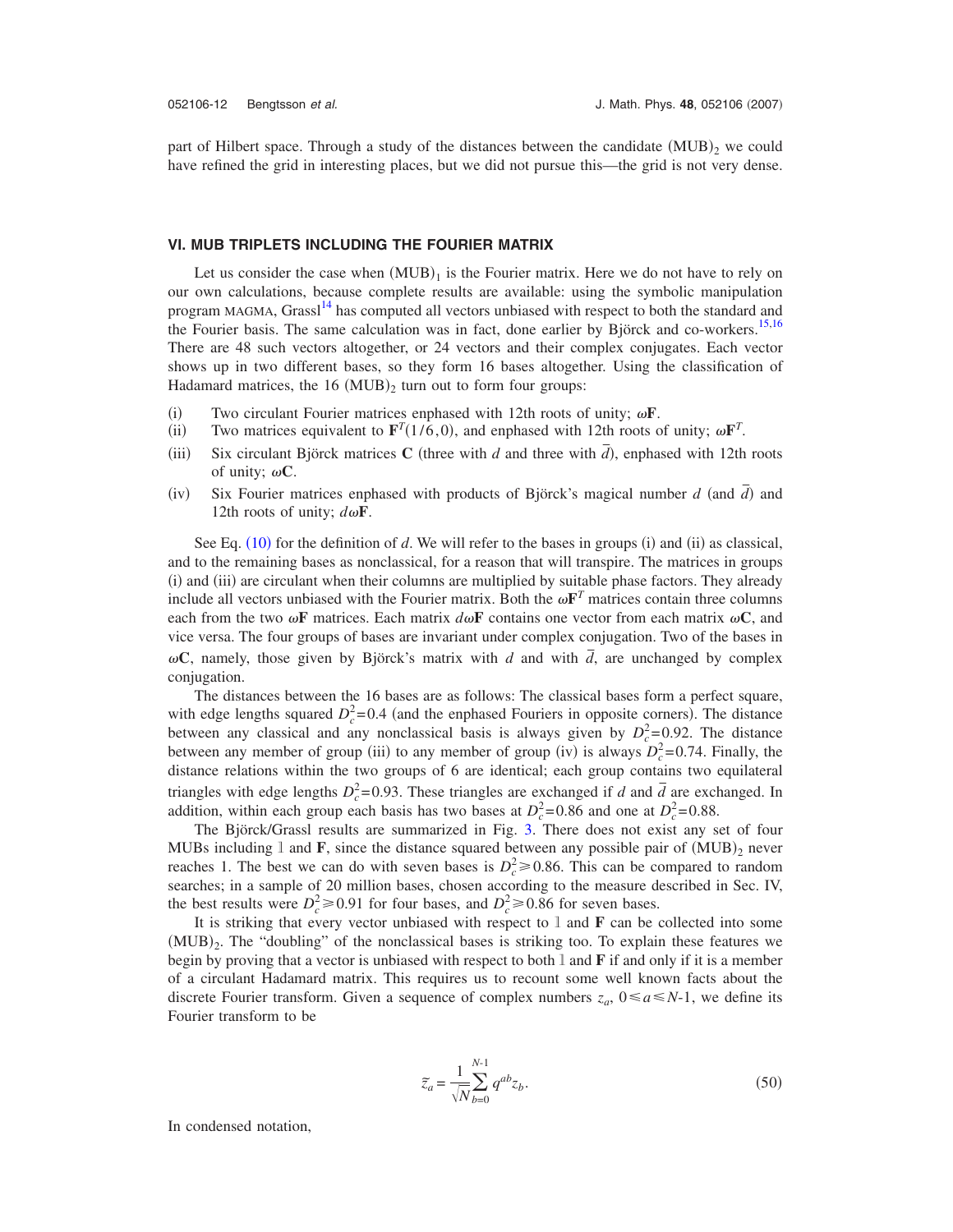<span id="page-12-0"></span>

FIG. 3. All Hadamard bases MUB with respect to  $F$  (a single point in Fig. [2](#page-10-0)). The square consists of (enphased, affine) Fouriers, one of two David's stars of Björck matrices enphased with 12th roots, and the other of Fourier's enphased with the number *d*. The numbers refer to the chordal distance squared,  $D_c^2$ .

$$
\widetilde{z} = \mathbf{F}z \Longleftrightarrow z = \mathbf{F}^{\dagger} \widetilde{z}.\tag{51}
$$

If we are given a sequence of complex numbers  $z_a$ , the column vector whose components are  $\tilde{z}_a/\sqrt{N}$  is unbiased with respect to the Fourier basis if and only if the sequence  $z_a$  is unimodular,  $|z_a|^2 = 1$ , and it is unbiased with respect to the standard basis if and only if  $\tilde{z}_a$  is unimodular. Hence vectors that are unbiased with respect to both the standard basis and the Fourier basis are in one-to-one correspondence to sequences obeying

$$
|z_a|^2 = |\tilde{z}_a|^2 = 1\tag{52}
$$

for all values of *a*. Such sequences are called biunimodular. (Standard conventions for the Fourier transform sit a little uneasily with our conventions for MUBs. We decided to live with this, which is why our vectors are made from  $\tilde{z}_a$  rather than  $z_a$  itself.)

Biunimodular sequences have an interesting property that emerges when one studies the autocorrelation function,

$$
\gamma_b \equiv \frac{1}{N} \sum_{a=0}^{N-1} \bar{z}_a \bar{z}_{a+b}.
$$
\n(53)

An easy calculation shows that

$$
\gamma_b = \frac{1}{N} \sum_{a=0}^{N-1} |z_a|^2 q^{ab}.
$$
\n(54)

Hence, if the sequence is biunimodular it obeys

$$
\gamma_b = \delta_{b,0}.\tag{55}
$$

Therefore  $\tilde{z}_a$  and  $\tilde{z}_{a+b}$ , with *b* fixed and nonzero, are orthogonal vectors.

A matrix is called circulant if it takes the form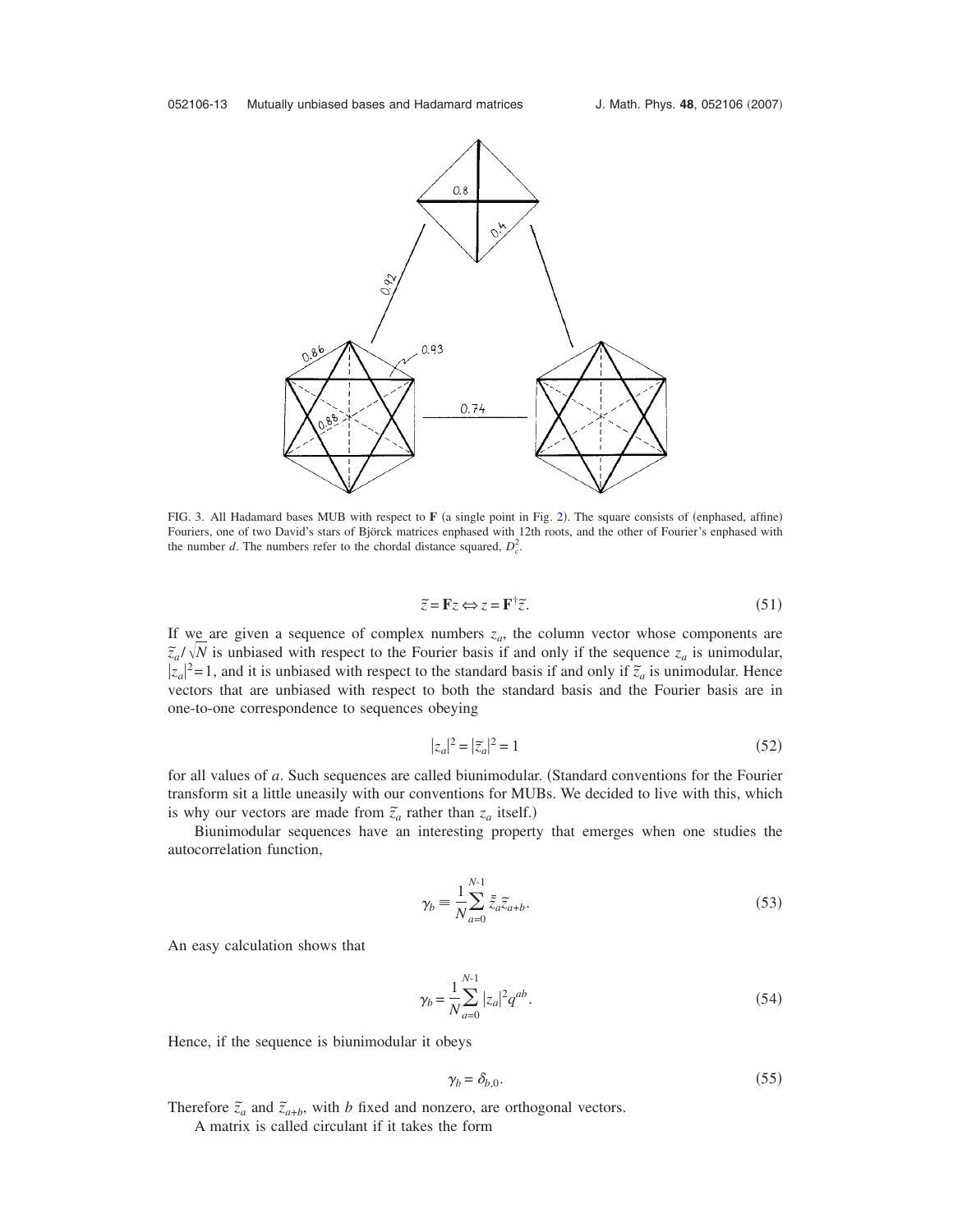$$
C = \begin{bmatrix} \overline{z}_0 & \overline{z}_{N-1} & \dots & \overline{z}_1 \\ \overline{z}_1 & \overline{z}_0 & \dots & \overline{z}_2 \\ \vdots & \vdots & & \vdots \\ \overline{z}_{N-1} & \overline{z}_{N-2} & \dots & \overline{z}_0 \end{bmatrix} .
$$
 (56)

The matrix elements are

$$
C_{ab} = \tilde{z}_{a-b}.\tag{57}
$$

With this definition a circulant matrix is Hadamard (up to normalization) if and only if the sequence  $z_a$  is biunimodular. It follows that all vectors unbiased with respect to both the standard and the Fourier bases can be collected into a set of circulant Hadamard matrices whose columns form bases that are MUB with respect to the standard and Fourier bases.

This explains why all the 48 unbiased vectors are included in some basis that can be represented by a Hadamard matrix in circulant form. It remains to understand the "doubling" of bases found in Grassl's list. For any circulant matrix *C*, with first column  $\tilde{z}_a$ , it is easy to check that

$$
\mathbf{F}^{\dagger} C = D \mathbf{F}^{\dagger}, \quad D = \text{diag}(z_0, z_1, \dots, z_{N-1}).
$$
 (58)

<span id="page-13-0"></span>Together with the earlier results, this entitles us to say that a vector is unbiased with respect to both the standard and the Fourier bases if and only if it is a column of a circulant Hadamard matrix, and every such matrix represents a basis that is MUB with respect to both 1 and **F**. Incidentally it also implies that the Fourier matrix diagonalizes every circulant matrix. Now consider an unordered MUB triplet  $\{1, F, H\}$ . From Sec. III we know that

$$
\{I, \mathbf{F}, H\} \approx \{\mathbf{F}^{\dagger}, I, \mathbf{F}^{\dagger} H\} \approx \{\mathbf{F}, I, \mathbf{F}^{\dagger} H\}.
$$
\n(59)

In the last step we multiplied  $\mathbf{F}^{\dagger}$  from the right with  $P = \mathbf{F}^2$ , which is a permutation matrix. Now let  $H = C$ , a circulant matrix. Using Eq.  $(58)$  $(58)$  $(58)$ 

$$
\{l, \mathbf{F}, C\} \approx \{\mathbf{F}, l, \mathbf{F}^{\dagger} C\} \approx \{\mathbf{F}, l, D\mathbf{F}^{\dagger}\}.
$$
\n(60)

This is how second "David's star" of phased Fouriers, in Fig. [3,](#page-12-0) arises. The transformation taking one David's star to another also exchanges the two enphased Fourier MUBs, while it leaves the pair in group (ii) invariant.

For any dimension the conclusions are, first, that every vector unbiased with respect to both 1 and **F** is given by a biunimodular sequence, and conversely. Second, such a vector exists if and only if it is a member of a circulant basis that forms a MUB triplet with 1 and **F**. Third, if this circulant basis is inequivalent (as a Hadamard matrix) to the Fourier matrix then there exists an equivalent MUB triplet whose third member is an enphased Fourier. We have no explanation for the two MUB triplets involving members of the  $\mathbf{F}^T$  family—from our point of view they arise by accident.

Counting the number of unbiased vectors, or equivalently biunimodular sequences, remains a dimension dependent matter. By means of symbolic manipulation programs all biunimodular sequences with  $N \le 8$  entries have been listed by Björck and co-workers<sup>15[,16](#page-20-5)</sup> (see also Ref. [9](#page-19-8)). For  $N=6$  there are 48 biunimodular sequences (up to multiplication with a complex phase), or equivalently 48 vectors that are MUB with respect to both the standard and the Fourier bases. This includes 12 classical ones built from 12th roots—they were known to Gauss—and 36 nonclassical ones built from Björck's magical number *d*.

#### **VII. MUB TRIPLETS WITH A BLOCK STRUCTURE**

In Sec. we observed that there were several MUB triplets built from 24th roots. The ones that cannot be reduced to 12th roots are as follows: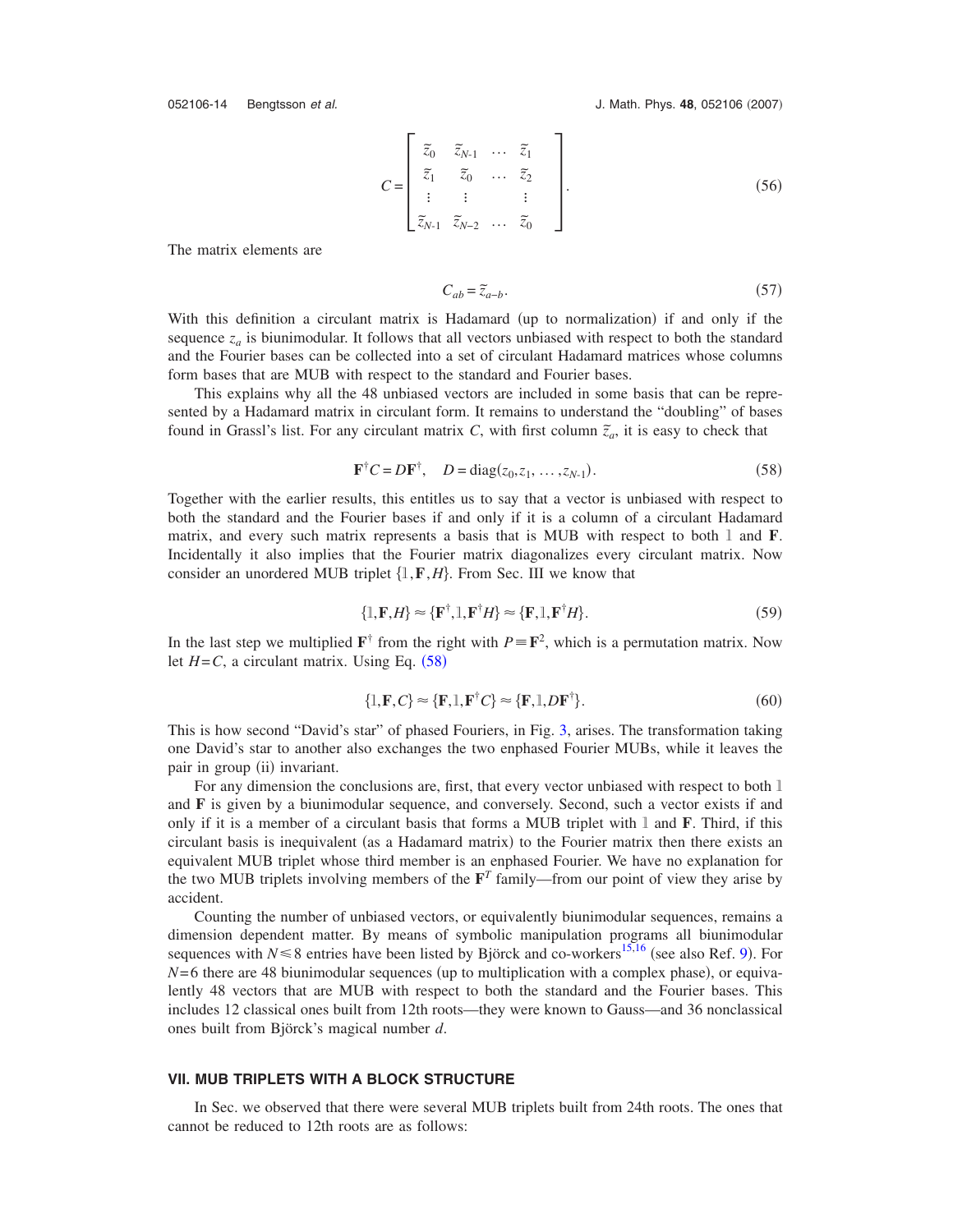- Starting from the MUB pair  $[1, D(1/8)]$  we have four triplets including enphased versions of **F**(1/6, 1/12). They form a semiregular simplex where four edges have  $D_c^2 = 0.89$  and two edges have  $D_c^2$ =0.95.
- Starting from the MUB pair  $[1, \mathbf{F}(1/6, 1/12)]$  we have four triplets including enphased versions of **D**(1/8). They form a regular simplex where all the edges have  $D_c^2 = 0.93$ .

The value  $D_c^2 = 0.95$  is the largest we have found in our searches for approximate MUB quartets.

These MUB triplets have an interesting structure in common. The affine family including the Fourier matrix, given in Eq. ([4](#page-2-1)), consists of Hadamard matrices that are equivalent under permutations to

$$
\mathbf{F}(x_1, x_2) \approx \mathbf{F}_D \equiv \sqrt{\frac{3}{6}} \begin{bmatrix} \mathbf{F}_3 & \mathbf{F}_3 \\ \mathbf{F}_3 D & -\mathbf{F}_3 D \end{bmatrix}, \quad D = \text{diag}(1, z_1, z_2). \tag{61}
$$

<span id="page-14-0"></span>Here  $\mathbf{F}_3$  is the 3×3 Fourier matrix. This is a kind of twisted version<sup>9,[10](#page-20-0)</sup> of the tensor product matrix  $\mathbf{F}_2 \otimes \mathbf{F}_3$ . The Dita family of matrices also has an interesting block structure. It was noted by Zauner that they can always be written on *block circulant form*, meaning that they can be brought to a form where the matrix consists of four blocks, each of which is a  $3 \times 3$  circulant matrix.<sup>12</sup> This turns out to be relevant here.

Consider the MUB pair  $[1, \mathbf{F}(1/6, 1/12)]$ . Write it as

$$
(1, \mathbf{F}_D), \quad D = \text{diag}(1, 1, \omega^6), \quad \omega = e^{2\pi i/24}.
$$
 (62)

According to our list this pair can be extended to four triplets including a Hadamard matrix equivalent to  $D(1/8)$ . With the members of the pair fixed according to the above, the four possible choices for  $(MUB)_2$  are

$$
\frac{1}{\sqrt{6}} \begin{bmatrix} C_1 & C_2 \\ C_2^{\dagger} & -C_1^{\dagger} \end{bmatrix}, \quad \frac{1}{\sqrt{6}} \begin{bmatrix} C_2 & C_1 \\ C_1^{\dagger} & -C_2^{\dagger} \end{bmatrix},
$$
\n
$$
\frac{1}{\sqrt{6}} \begin{bmatrix} C_1^{\dagger} & C_2^{\dagger} \\ C_2 & -C_1 \end{bmatrix}, \quad \frac{1}{\sqrt{6}} \begin{bmatrix} C_2^{\dagger} & C_1^{\dagger} \\ C_1 & -C_2 \end{bmatrix},
$$
\n(63)

where the  $C_i$  are the  $3 \times 3$  circulant matrices

$$
C_1 = \begin{bmatrix} 1 & \omega^{11} & \omega \\ \omega & 1 & \omega^{11} \\ \omega^{11} & \omega & 0 \end{bmatrix}, \quad C_2 = \begin{bmatrix} 1 & \omega^5 & \omega^7 \\ \omega^7 & 1 & \omega^5 \\ \omega^5 & \omega^7 & 1 \end{bmatrix}.
$$
 (64)

In this sense the block structures of the Fourier and Diţă families are related.

We now come to the following little puzzle. We know that

$$
\{1, \mathbf{F}(1/6, 1/12), \mathbf{D}(1/8)\} \approx \{[\mathbf{F}(1/6, 1/12)]^{\dagger}, 1, [\mathbf{F}(1/6, 1/12)]^{\dagger} \mathbf{D}(1/8)\}\n\n\approx \{1, \mathbf{F}^{T}(1/6, 1/12), DP[\mathbf{F}(1/6, 1/12)]^{\dagger} \mathbf{D}(1/8)\},
$$
\n(65)

where *DP* is the product of a diagonal unitary and a permutation matrix. Why then does  $\mathbf{F}^T(1/6, 1/12)$  not appear in Fig. [2?](#page-10-0) The answer is that the matrix  $[\mathbf{F}(1/6, 1/12)]^{\dagger} \mathbf{D}(1/8)$  is not built from 24th roots only.

What is needed to resolve the puzzle is the number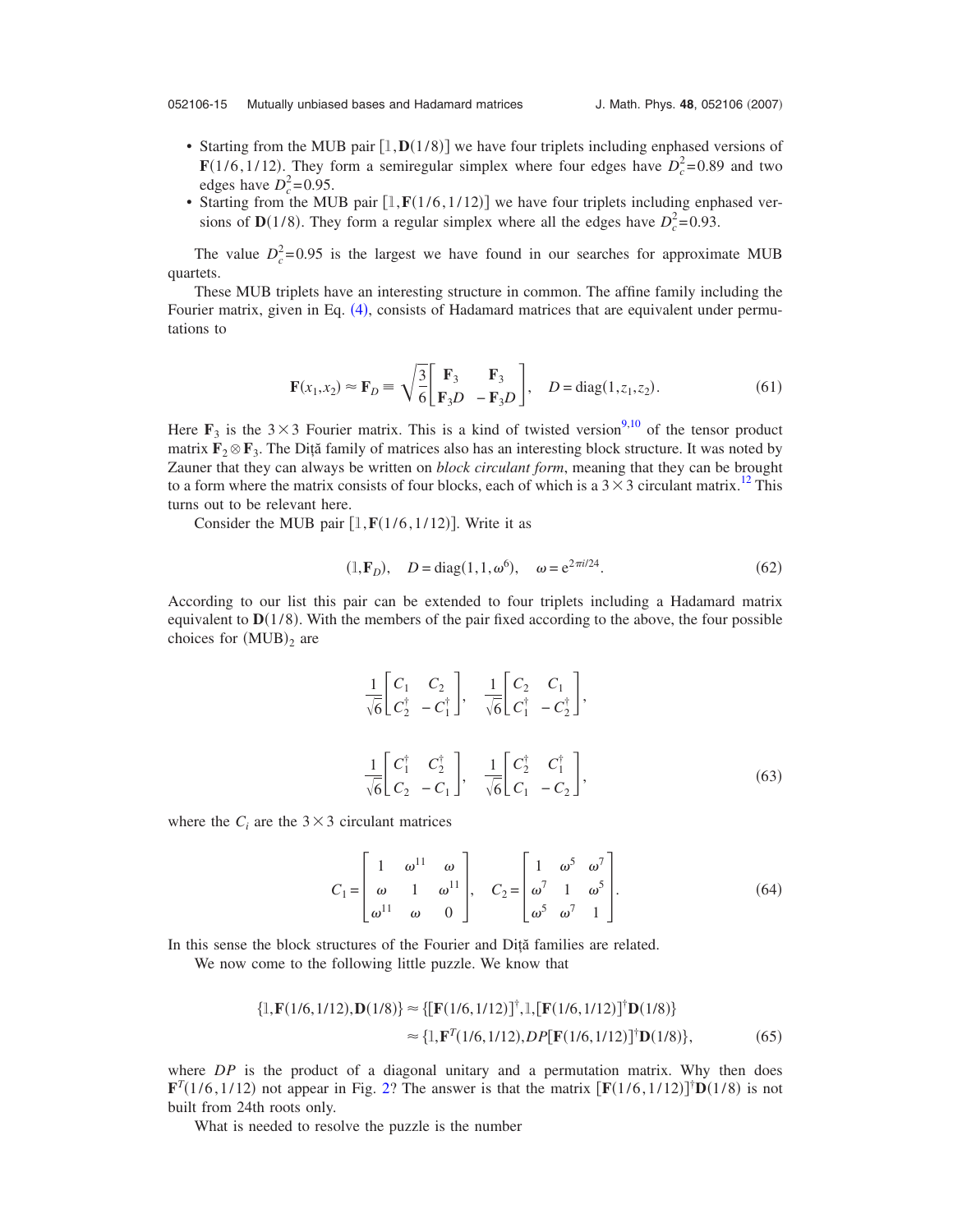052106-16 Bengtsson et al.

J. Math. Phys. 48, 052106 (2007)

$$
b_1 = e^{2\pi i c_1}, \quad \cos(2\pi c_1) = \sqrt{\frac{2}{3}}.
$$
 (66)

We modified the "24th root program" to allow also  $b_1$  and  $\overline{b}_1$  as entries in the vectors. We found the following new MUB triplets:

- Starting from the MUB pair  $[1, \mathbf{F}^T(1/6, 1/12)]$  we have four triplets including enphased versions of  $\mathbf{F}^T(c_1, 0)$ .
- Starting from the MUB pair  $[1, \mathbf{F}^T(c_1, 0)]$  we have two triplets including enphased versions of  $\mathbf{F}^T(1/6, 1/12).$
- Starting from the MUB pair  $\mathbf{F}(c_1, 0)$  we have two triplets including enphased versions of  $D(-1/8)$ .

The first item in this list contains the "missing" triplets whose existence we already knew about—the asymmetries in Fig. [2](#page-10-0) were due to the 24th root restriction only.

We have made computer searches to see if we can find other phase factors increasing the number of MUB triplets. One such number turned up, viz.,

$$
b_2 = e^{2\pi i c_2}, \quad \tan(2\pi c_2) = -2. \tag{67}
$$

Again we modified the "24th root program" to allow also  $b_2$  and  $\overline{b}_2$  as entries in the vectors. Then we found the following new MUB triplets:

- Starting from the MUB pair  $[1, D(0)]$  we have two triplets including enphased versions of  $\mathbf{F}(9/24 + c_2, 0)$ . The distance squared between the latter is  $D_c^2 = 0.77$ .
- Starting from the MUB pair  $[1, \mathbf{F}(9/24 + c_2, 0)]$  we have 120 vectors unbiased to both, of which 60 vectors form ten bases that are enphased versions of  $D(0)$ . They form a polytope where nine edges end at each corner, 6 with  $D_c^2 = 0.93$  and 3 with  $D_c^2 = 0.78$ .

So we have six bases with  $D_c^2 \ge 0.93$ .

An explicit example of a MUB triplet including  $b_2$  is

$$
(\mathbf{1}, \mathbf{F}_D, \mathbf{D}_{bc}). \tag{68}
$$

Here  $D = \text{diag}(\omega^0 b_2, 1, 1)$ ,  $\mathbf{F}_D$  was defined in Eq. ([61](#page-14-0)), and  $\mathbf{D}_{bc}$  is a block circulant matrix equivalent to  $\mathbf{D}(0)$ , namely,

$$
\mathbf{D}_{bc} = \frac{1}{\sqrt{6}} \begin{bmatrix} C_3 & C_4 \\ C_4 & -iC_3^{\dagger} \end{bmatrix},
$$
 (69)

where

$$
C_3 = \begin{bmatrix} 1 & \omega^6 & \omega^6 \\ \omega^6 & 1 & \omega^6 \\ \omega^6 & \omega^6 & 1 \end{bmatrix}, \quad C_4 = \begin{bmatrix} \omega^{15} & \omega^3 & \omega^3 \\ \omega^3 & \omega^{15} & \omega^3 \\ \omega^3 & \omega^3 & \omega^{15} \end{bmatrix}.
$$
 (70)

Thus it appears that many of the MUB triplets in this section can be brought to the (twisted product Fourier)—(block circulant Diță) form. But we did not check them all, nor do we have any complete results analogous to those available for the  $(1, F)$  pair.

# **VIII. WHAT IS THE MOST GENERAL HADAMARD MATRIX?**

We now take up the story of Hadamard matrices again. In Sec. II we gave a list of all known Hadamard matrices of order 6, or equivalently of all ordered MUB pairs up to equivalences. The question is whether this list is complete. To investigate this question one can try a perturbative approach to the unitarity equation: multiply the nontrivial matrix elements of a dephased Hadamard matrix with arbitrary phase factors, and solve the unitarity equation to first order in the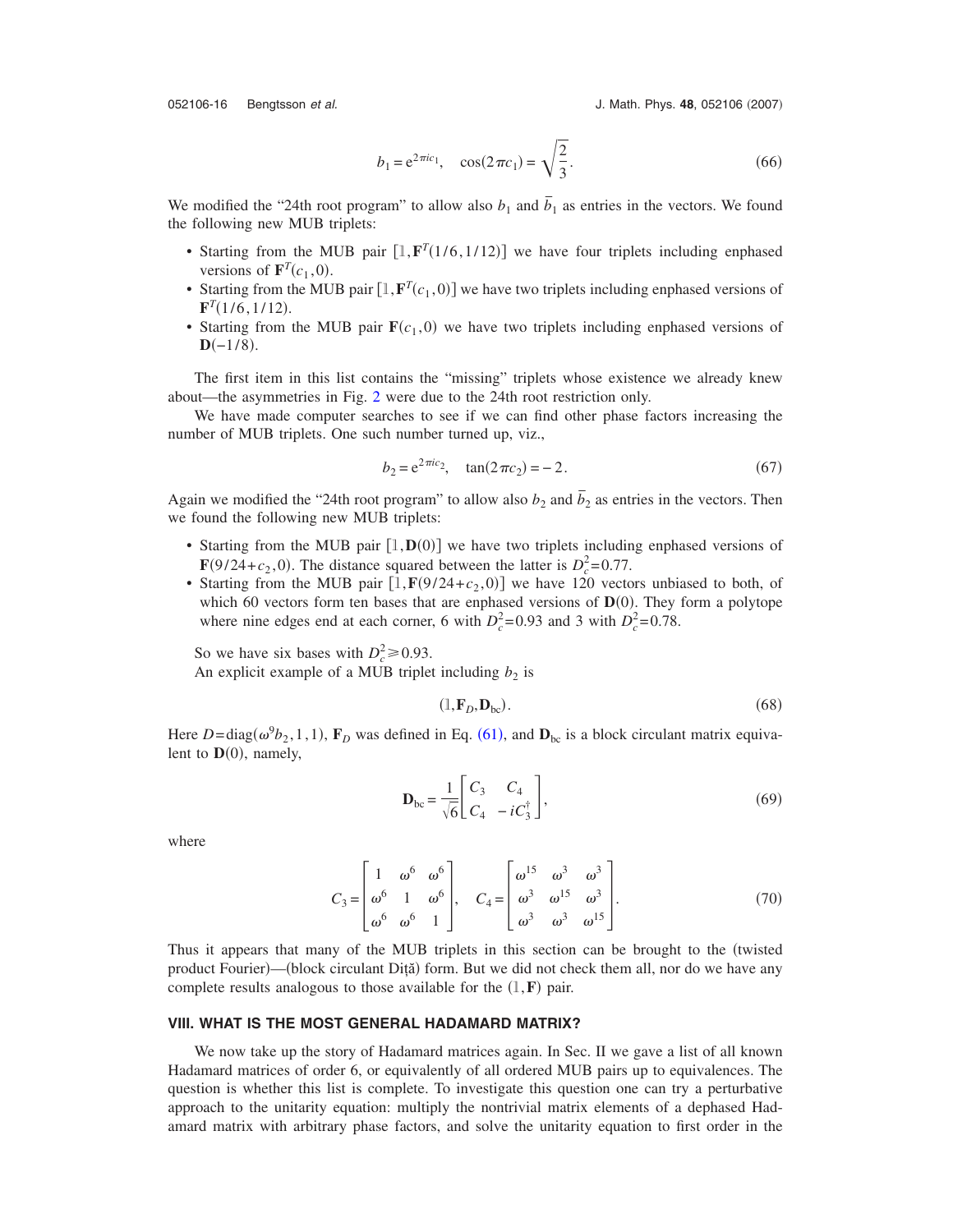phases. The number of free parameters that are left when this has been done is an integer known as the defect of the Hadamard matrix. It provides an upper bound on the dimensionality of any analytic set of Hadamard matrices.<sup>11</sup>

The defect for the known Hadamard matrices has been computed. For the Fourier, Björck, and Dită matrices it equals 4, while it equals 0 for Tao's matrix. Closer inspection shows that the defect is likely to be constant within each affine family, with possible exceptions at isolated values of the affine parameters.<sup>11</sup> We have also computed the defect for 1000 randomly chosen points along the nonaffine family  $\mathbf{B}(\theta)$ ; it was always equal to 4. These results show that Tao's matrix is an isolated point in the set of all Hadamard matrices. For the remaining matrices the answer is less clear. It appears that their defect is always equal to 4, but the defect provides us with an upper bound on the dimensionality only. It is not known whether the bound is attained, nor indeed whether additional Hadamard matrices, not connected to any of the above, exist.

Let us be fully explicit about the calculation of the defect for Dita's matrix **D**. We focus on this particular Hadamard matrix because its special form simplifies the resulting calculations. Starting from the known form of the matrix—see Eq.  $(11)$  $(11)$  $(11)$ , with  $z=1$ —we multiply all nontrivial matrix elements with arbitrary phases according to

$$
D_{ab} \to D_{ab} e^{ix_{ab}}, \quad 1 \le a, b \le 5. \tag{71}
$$

<span id="page-16-0"></span>The unitarity conditions give 15 complex equations, or 30 real equations; more than enough to determine the 25 parameters  $x_{ab}$ .

We will try to solve the unitarity equations order by order in the phases. If we expand to first order in the phases we obtain the matrix

$$
\frac{1}{\sqrt{6}}\begin{vmatrix} 1 & 1 & 1 & 1 & 1 \\ 1 & -1 - ix_{11} & i - x_{12} & -i + x_{13} & -i + x_{14} & i - x_{15} \\ 1 & i - x_{21} & -1 - ix_{22} & i - x_{23} & -i + x_{24} & -i + x_{25} \\ 1 & -i + x_{31} & i - x_{32} & -1 - ix_{33} & i - x_{34} & -i + x_{35} \\ 1 & -i + x_{41} & -i + x_{42} & i - x_{43} & -1 - ix_{44} & i - x_{45} \\ 1 & i - x_{51} & -i + x_{52} & -i + x_{53} & i - x_{54} & -1 \end{vmatrix}.
$$
(72)

Let us introduce the (unusual) notation  $x_{aa}$ ,  $x_{(ab)}$ ,  $x_{[ab]}$  for the diagonal, symmetric off-diagonal, and antisymmetric parts of *xab*. One finds that the 30 equations split naturally into 5 equations for  $x_{aa}$ , 10 equations for  $x_{(ab)}$ , and 15 equations that split into 6 for  $x_{[ab]}$  and 9 for  $x_{(ab)}$ . To first order all the equations are linear. There will be four undetermined parameters in  $x_{[ab]}$ . One also finds

$$
x_{aa} = 0, \quad x_{(ab)} = 0.
$$
 (73)

Since the 19 equations for  $x_{(ab)}$  are linear, there are no consistency problems. It is, however, worth observing that the general solution of the final nine equations for  $x_{(ab)}$  is

$$
x_{(ab)} = x,\tag{74}
$$

with *x* remaining as a free parameter, to be set to zero by the other ten equations for  $x_{(ab)}$ .

A suitable choice for the free parameters in  $x_{[ab]}$  is  $x_{[12]}$ ,  $x_{[13]}$ ,  $x_{[24]}$ ,  $x_{[34]}$ . Then one finds

 $x_{14} = x_{12} + x_{34}$  $x_{[15]} = x_{[13]} + x_{[34]},$  $x_{[23]} = x_{[13]} + x_{[24]},$  $x_{[25]} = -x_{[12]} + x_{[13]},$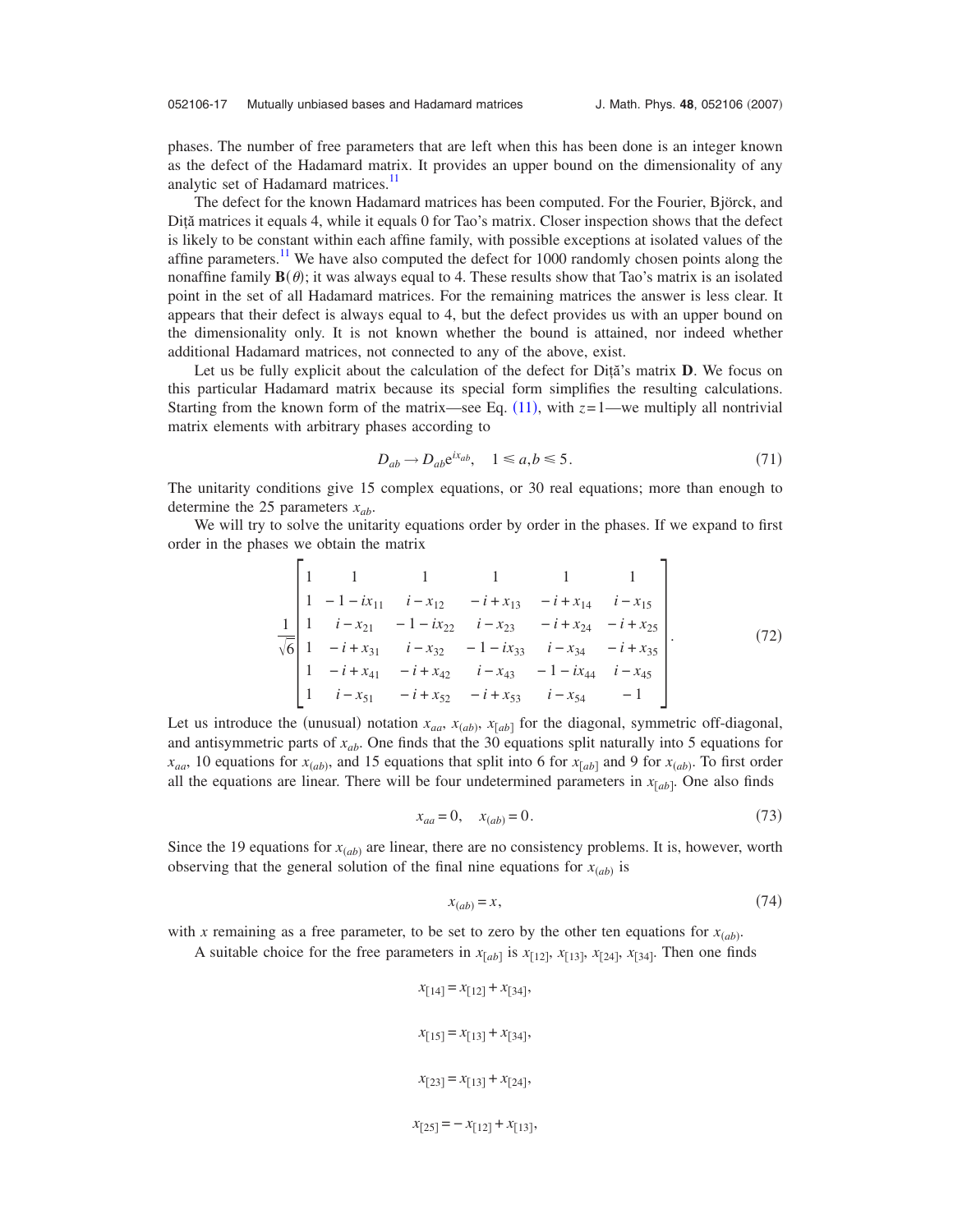052106-18 Bengtsson et al.

J. Math. Phys. 48, 052106 (2007)

$$
x_{[35]} = -x_{[24]} + x_{[34]},
$$
  

$$
x_{[45]} = -x_{[12]} - x_{[24]}.
$$
 (75)

In conclusion, to first order there are four free phases, or equivalently the defect equals 4.

<span id="page-17-0"></span>We have carried the calculation to third order. However, the ansatz in Eq.  $(71)$  $(71)$  $(71)$  must then be modified. Set

$$
D_{ab} \to D_{ab} e^{i(x_{ab} + y_{ab} + z_{ab} + \dots)} = D_{ab} \left( 1 - \frac{1}{2} x_{ab}^2 - x_{ab} y_{ab} + i \left( x_{ab} + y_{ab} + z_{ab} - \frac{1}{6} x_{ab}^3 \right) + \dots \right).
$$
\n(76)

Here it is understood that  $y_{ab}$  and  $z_{ab}$  are quadratic and cubic functions of  $x_{ab}$ , respectively. For obvious reasons we do not write out the resulting matrix here. There is an amount of ambiguity in the definition of the higher order terms. This we resolve by imposing

$$
y_{[12]} = y_{[13]} = y_{[24]} = y_{[34]} = 0,\t\t(77)
$$

<span id="page-17-1"></span>and analogously at all higher orders. This can always be achieved through a redefinition of the free parameters in  $x_{ab}$ . Once this is done the expansion in the exponent of Eq.  $(76)$  $(76)$  $(76)$  is unambiguous.

At each order higher than the first, there will be 30 linear inhomogeneous equations for the 25− 4 new parameters that we introduce, with the inhomogeneous terms made up from products of known lower order contributions. Given Eq. ([77](#page-17-1)), the antisymmetric and diagonal parts will be completely determined. There remain 10+ 9 equations for the symmetric off-diagonal part, and it is not *a priori* clear that a solution exists.

At second order one finds

$$
y_{[ab]} = 0,
$$
\n
$$
2y_{11} = -x_{21}^2 + x_{31}^2 + x_{41}^2 - x_{51}^2,
$$
\n
$$
2y_{22} = -x_{12}^2 - x_{32}^2 + x_{42}^2 + x_{52}^2,
$$
\n
$$
2y_{33} = x_{13}^2 - x_{23}^2 - x_{43}^2 + x_{53}^2,
$$
\n
$$
2y_{44} = x_{14}^2 + x_{24}^2 - x_{34}^2 - x_{54}^2,
$$
\n
$$
2y_{55} = -x_{15}^2 + x_{25}^2 + x_{35}^2 - x_{45}^2.
$$
\n(79)

The last nine equations imply

$$
y_{(ab)} = y,\tag{80}
$$

for some *y*. Detailed examination shows that the remaining ten equations are consistent with this and with each other. The solution can be written as

$$
4y = 2y_{11} + 2y_{22} - (x_{13} - x_{23})^2 + (x_{14} - x_{24})^2 - (x_{15} - x_{25})^2.
$$
\n(81)

The expansion to second order is therefore consistent.

At third order one finds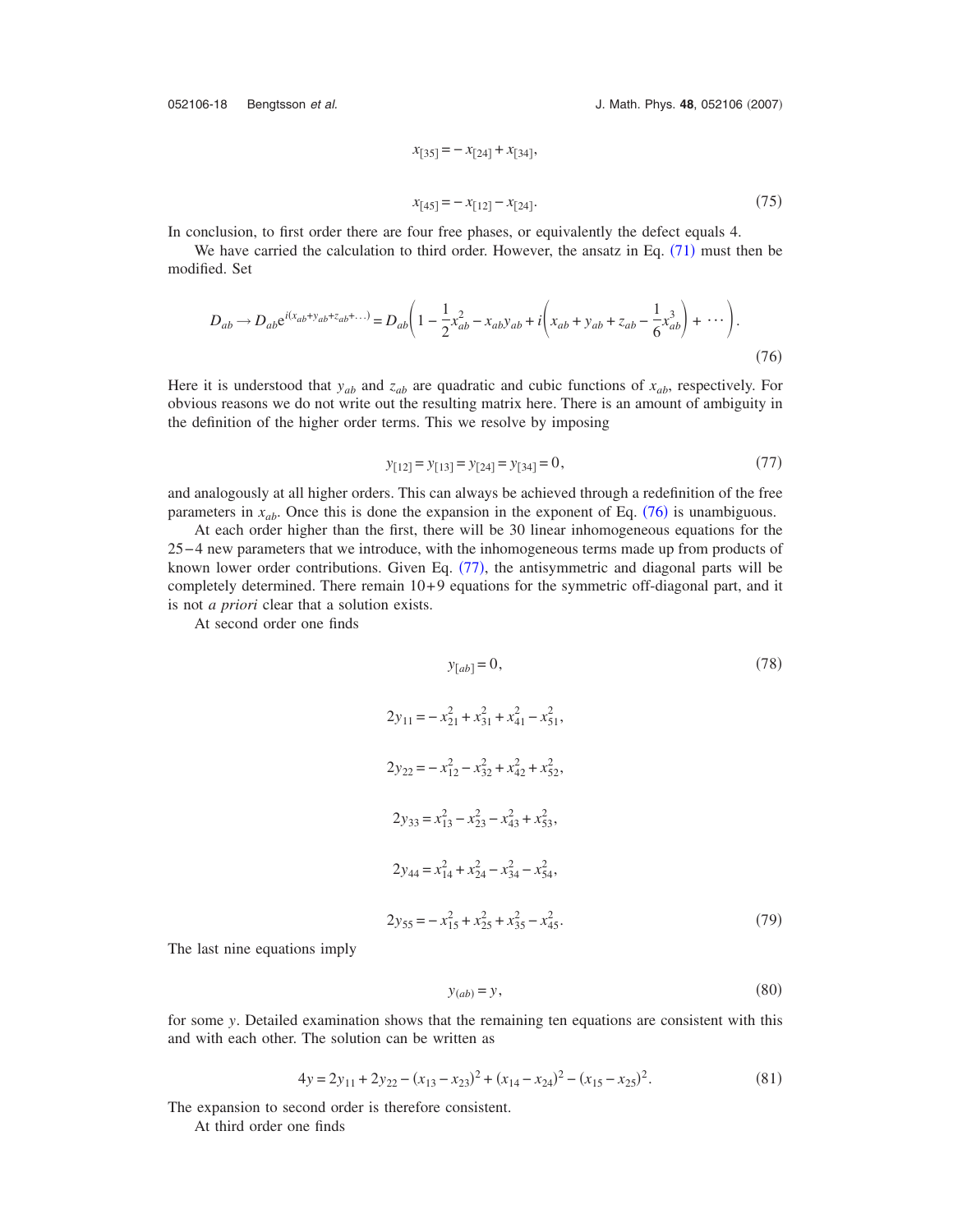052106-19 Mutually unbiased bases and Hadamard matrices

J. Math. Phys. 48, 052106 (2007)

$$
z_{aa} = 0,\t\t(82)
$$

together with rather complicated expressions for the part of  $z_{[ab]}$  left undetermined by the condi-tion analogous to Eq. ([77](#page-17-1)). We do not give them here. The first ten equations for the symmetric off-diagonal part is solved by

$$
z_{(ab)} = 0.\t\t(83)
$$

Thus *zab* is, like *xab*, antisymmetric in its indices. We are then left with nine consistency conditions on this solution. Again detailed examination shows that they are obeyed, hence the expansion is consistent to third order.

In conclusion we have proved that Diţă's matrix admits an expansion to third order in four arbitrary phases. Unfortunately, to second and third orders this result depends on cancellations that we do not understand—we have simply checked that they do occur. Nevertheless it seems to us likely that the expansion exists to all orders. This suggests that the parameter space of allowed Hadamard matrices has a four dimensional component.

Some solutions are known to all orders. First of all, if the expression  $D_{ab} \rightarrow D_{ab}e^{ix_{ab}}$  is exact, that is, if all higher order terms in the exponent vanish, we have an affine family. It is known that Diță's matrix admits five permutation equivalent affine families.<sup>11</sup> They result from the five choices

$$
(x_{[12]}, x_{[13]}, x_{[24]}, x_{[34]}) = (x, 0, 0, 0),
$$
\n(84a)

$$
(x_{[12]}, x_{[13]}, x_{[24]}, x_{[34]}) = (0, x, 0, 0),
$$
\n(84b)

$$
(x_{[12]}, x_{[13]}, x_{[24]}, x_{[34]}) = (0, 0, x, 0),
$$
\n(84c)

$$
(x_{[12]}, x_{[13]}, x_{[24]}, x_{[34]}) = (0, 0, 0, x),
$$
\n(84d)

$$
(x_{[12]}, x_{[13]}, x_{[24]}, x_{[34]}) = (x, x, -x, -x). \tag{84e}
$$

In fact, our choice of independent variables was made with this result in view. In these cases we have  $y_{ab} = z_{ab} = 0$ , and similarly for all higher order terms, so these solutions are somewhat trivial. Fortunately at least one nonaffine family, with nonvanishing higher order terms, is also known to all orders. This is the oneparameter family  $\mathbf{B}(\theta)$ , which passes through representatives of the Dita equivalence class no less than three times. A solution to our equations, equivalent to  $\mathbf{B}(\theta)$  to third order, is

$$
(x_{[12]}, x_{[13]}, x_{[24]}, x_{[34]}) = (-x, -x, 2x, x).
$$
\n(85)

The higher order terms in the exponent of Eq.  $(76)$  $(76)$  $(76)$  are now nonvanishing. At the same time we observe that, even if it does exist to all orders, this solution must encounter convergence problems in order to reproduce the limits on the phase  $\theta$  in the Beauchamp-Nicoara family. Clearly such a problem can occur in the exponent of Eq.  $(76)$  $(76)$  $(76)$ .

Our calculation, together with several different oneparameter solutions known to all orders (one of which is a nonaffine solution), does support the conjecture that the set of Hadamard matrices is four dimensional in a neighborhood of the Diţă matrix. We understand that Beauchamp and Nicoara have numerical evidence for the same state of affairs in a neighborhood of the Björck matrix.<sup>27</sup> At the same time the existence of Tao's matrix shows that the set of Hadamard matrices must be disconnected. The Björck and Diță matrices are connected to each other, but we have no evidence to show how the Fourier matrix fits into the picture.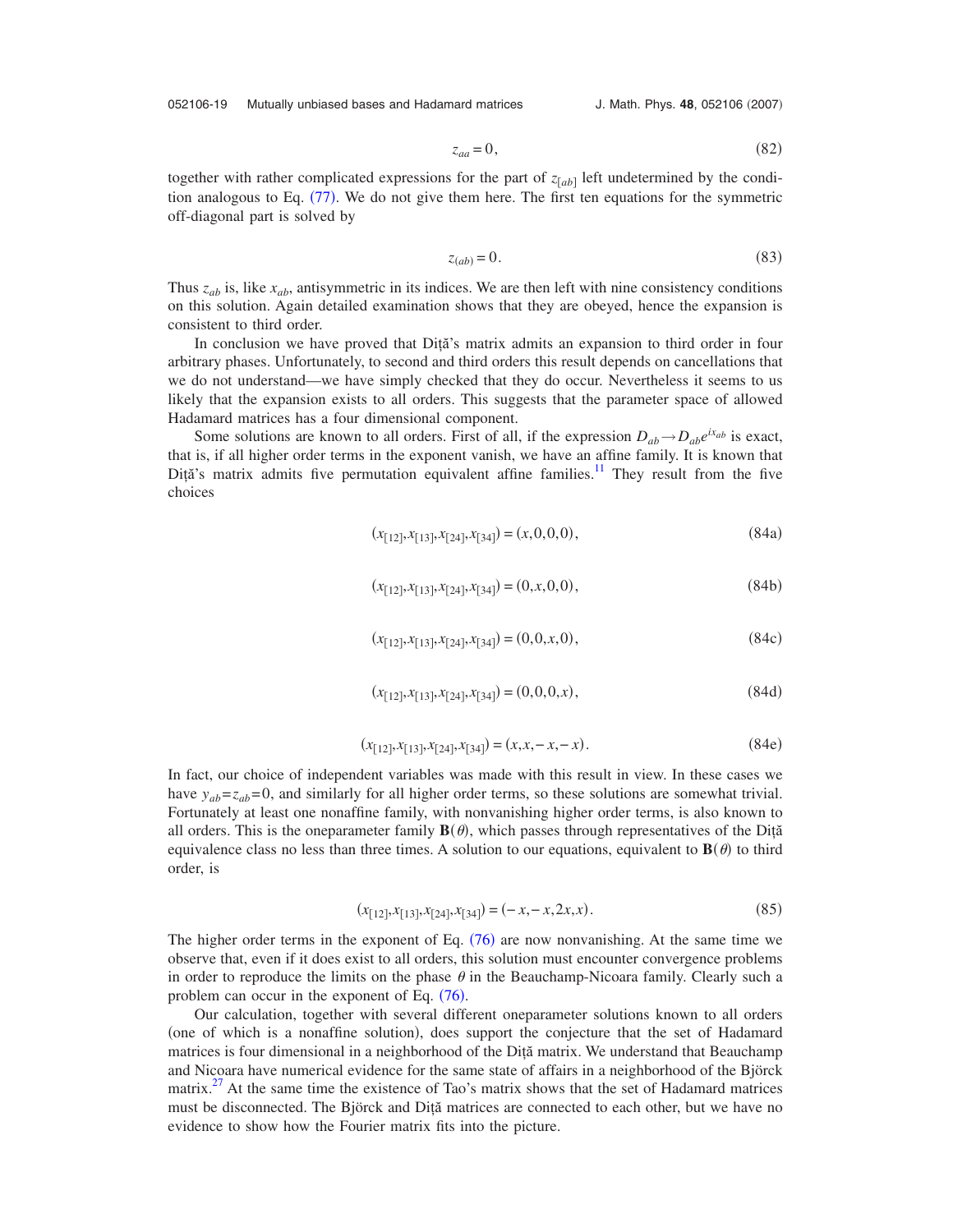### **IX. SUMMARY**

Mutually unbiased bases live in the landscape of complex Hadamard matrices. A complete classification of the equivalence classes of *N*= 6 complex Hadamard matrices, or equivalently of the set of all MUB pairs, is, however, not available. If we insert arbitrary phases in the known examples, we find that four parameters are left undetermined to first order. The one exception is Tao's matrix. For Diţă's matrix we solved the unitarity equations to third order in four arbitrary phases. This does not constitute a proof that the parameter space has a four dimensional component, but we may perhaps quote Lewis Carroll at this point: "I have told you thrice. What I tell you three times is true."

A set of MUBs can always be described as the standard basis together with a set of Hadamard matrices. We searched for such sets, mostly under the restriction that all vectors be composed from rational roots of unity, but we also gave three examples of nonrational and "MUB-friendly" phase factors. The restriction to rational roots is severe, but the advantage is that systematic searches can be made.

We found only triplets of MUBs. A rich source of triplets is obtained by choosing the Fourier basis as one of the members; the resulting structure can be largely understood through the discrete Fourier transform. Other triplets, with a special block structure, were also found. To add structure to the problem we introduced a natural distance between bases in Hilbert space. It attains its maximum value when the bases are MUB. Whenever a pair of MUBs (including the standard basis) could be extended to a triplet in more than one way, we computed the distance between the possible third members. In this way we found sets of four bases where all distances but one are maximal. The highest figure we obtained for the last distance was  $D_c^2 = 0.95$ , significantly closer to the maximum value 1 than is the average distance squared between bases,  $\langle D_c^2 \rangle = 6/7$ .

No-go statements for complete sets of seven MUBs in  $N=6$  have been made. They tend to exclude sets with a high degree of symmetry<sup>13</sup> or with otherwise special group theoretical properties,<sup>28</sup> as well as sets constructed using generalizations of methods that work in prime power dimensions.<sup>29</sup> We are unsurprised by our failure to find any complete set, but if our conjecture concerning the set of all Hadamard matrices is true, the no-go theorems are unlikely to apply in general.

So what is the best approximation to a complete set of MUBs that one can find in six dimensions? Indeed, what is the maximal number of MUBs one can have in six dimensions? The jury is still out.

*Note added in proof.* After submission of this paper Matolcsi and Szöllosi<sup>30</sup> found a new family of  $6 \times 6$  Hadamard matrices. And in Ref. <sup>31</sup>, Tadej, Życzkowski, and Slomczynski<sup>31</sup> study the defect of unitaries, not necessarily Hadamard.

### **ACKNOWLEDGMENTS**

This work grew out of the Master's thesis of one of the authors (W.B.). The authors thank Kyle Beauchamp and Remus Nicoara for sharing their results with them prior to publication, Markus Grassl for sending his vectors for inspection, Bengt Nagel for drawing their attention to the book by Kostrikin and Tiep, and Sören Holst for helping us to the result described in Fig. [1.](#page-3-0) They acknowledge partial financial support from the Swedish Research Council, from Grant No. PBZ-MIN-008/P03/2003 of the Polish Ministry of Science and Information Technology, and from the European Union research project SCALA.

<span id="page-19-0"></span><sup>&</sup>lt;sup>1</sup> J. J. Sylvester, Philos. Mag. **34**, 461 (1867).

<span id="page-19-2"></span><span id="page-19-1"></span><sup>&</sup>lt;sup>2</sup>M. J. Hadamard, Bull. Sci. Math. **17**, 240 (1893).

<sup>&</sup>lt;sup>3</sup>I. D. Ivanović, J. Phys. A **14**, 3241 (1981).

<span id="page-19-3"></span><sup>&</sup>lt;sup>4</sup> W. K. Wootters and B. D. Fields, Ann. Phys. (N.Y.) **191**, 363 (1989).

<span id="page-19-4"></span><sup>&</sup>lt;sup>S</sup>S. Popa, J. Oper. Theory **9**, 253 (1983).

<span id="page-19-5"></span><sup>&</sup>lt;sup>6</sup> A. I. Kostrikin, I. A. Kostrikin, and V. A. Ufnarovskii, Proc. Steklov Inst. Math. **1983**(4), 113 (1983).<br><sup>7</sup> W. O. Allton, JEEE Trans, Jpf. Theory, **26**, 250 (1080).

<span id="page-19-6"></span>W. O. Alltop, IEEE Trans. Inf. Theory **26**, 350 (1980).

<span id="page-19-7"></span><sup>&</sup>lt;sup>8</sup> A. R. Calderbank, P. J. Cameron, W. M. Kantor, and J. J. Seidel, Proc. London Math. Soc. **75**, 436 (1997).<br><sup>9</sup> U. Honcogun, *Onardon Algebras and Quantum Eight Theory, Bome (1996)* (Internaty Combridge, MA, 199

<span id="page-19-8"></span>U. Haagerup, Operator Algebras and Quantum Field Theory, Rome (1996) (Internaty, Cambridge, MA, 1997).